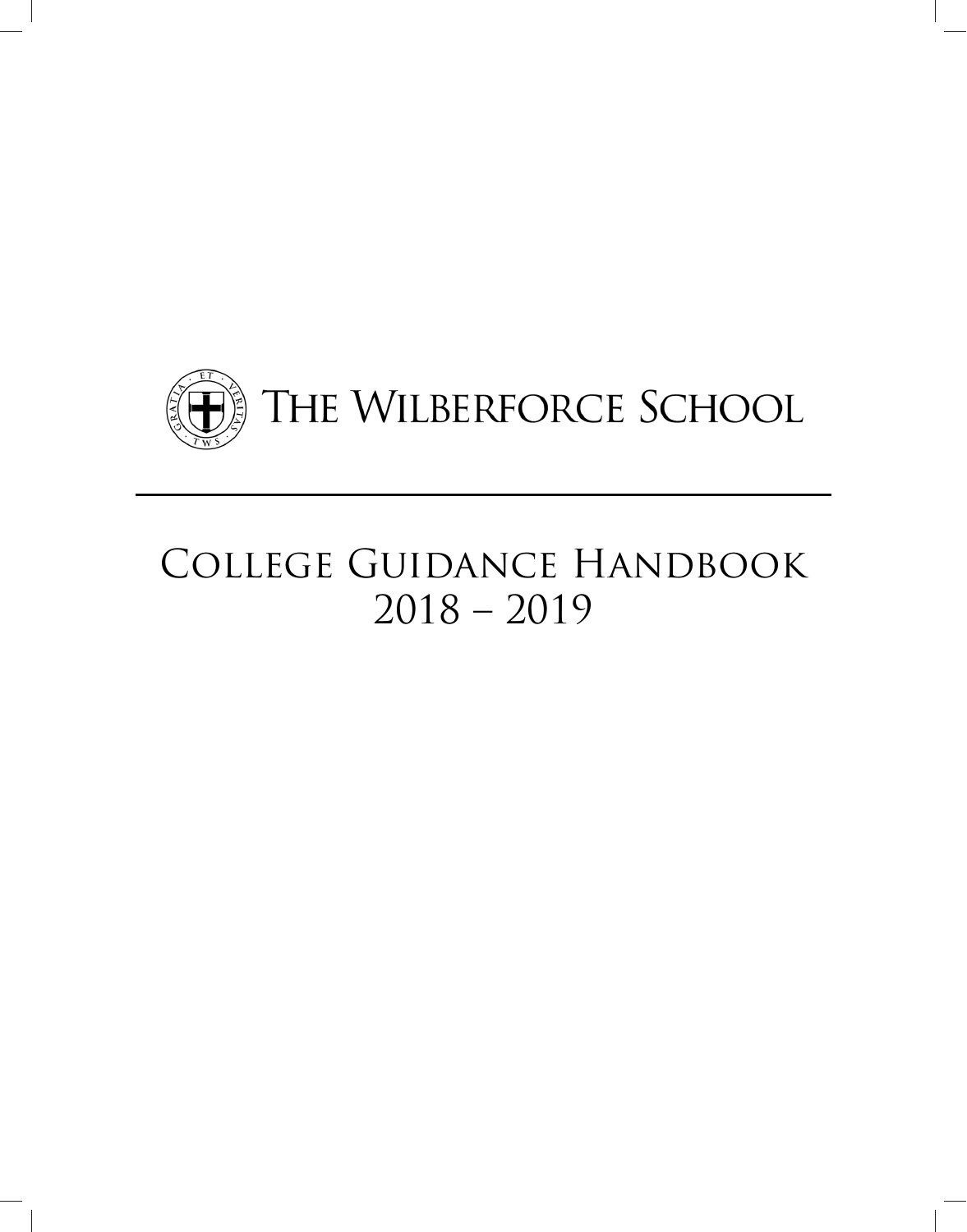$\mathbb{L}$ 

 $\sim$  1

 $=$   $\overline{1}$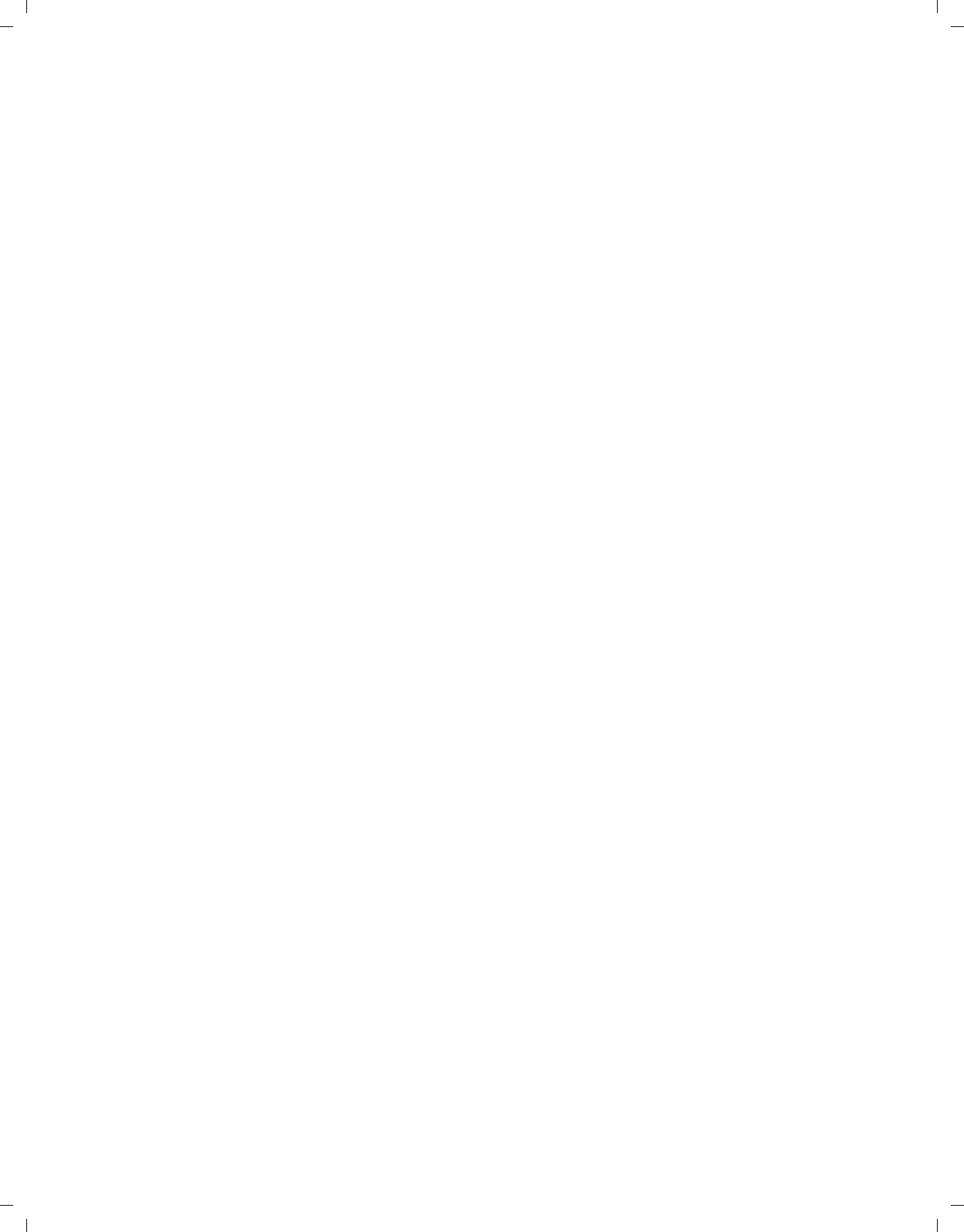# **Table of Contents**

 $\mathbb{R}^2$ 

 $\sim$  1

| Welcome from the Guidance Office                                      | $\overline{2}$ |
|-----------------------------------------------------------------------|----------------|
| College Guidance Calendar Dates                                       | 3              |
| <b>Standardized Testing Dates</b>                                     | $\overline{4}$ |
| $9th - 12th$ Grade College Counseling Timeline                        | 5              |
| Creating a College Application List                                   | 8              |
| Tips for Visiting College Campuses                                    | 10             |
| Parts of a College Application                                        | 12             |
| <b>Standardized Testing</b>                                           | 13             |
| Taking and Preparing for Standardized Tests                           | 14             |
| Subject Test FAQS                                                     | 16             |
| AP Test FAQS                                                          | 19             |
| Accommodations for Standardized Testing                               | 20             |
| Admissions Deadlines (Early Decision/Early Action/Etc)                | 21             |
| 12 <sup>th</sup> Grade Calendar and Application Overview              | 22             |
| 12 <sup>th</sup> Grade College Application Procedures                 | 23             |
| 12 <sup>th</sup> Grade College Counseling Calendar                    | 24             |
| College Admissions Terminology                                        | 26             |
| Appendix (Teacher Recommendation Questionnaire & Wilberforce Profile) | 29             |

 $\mathbb{L}$ 

 $\mathbb{R}^n$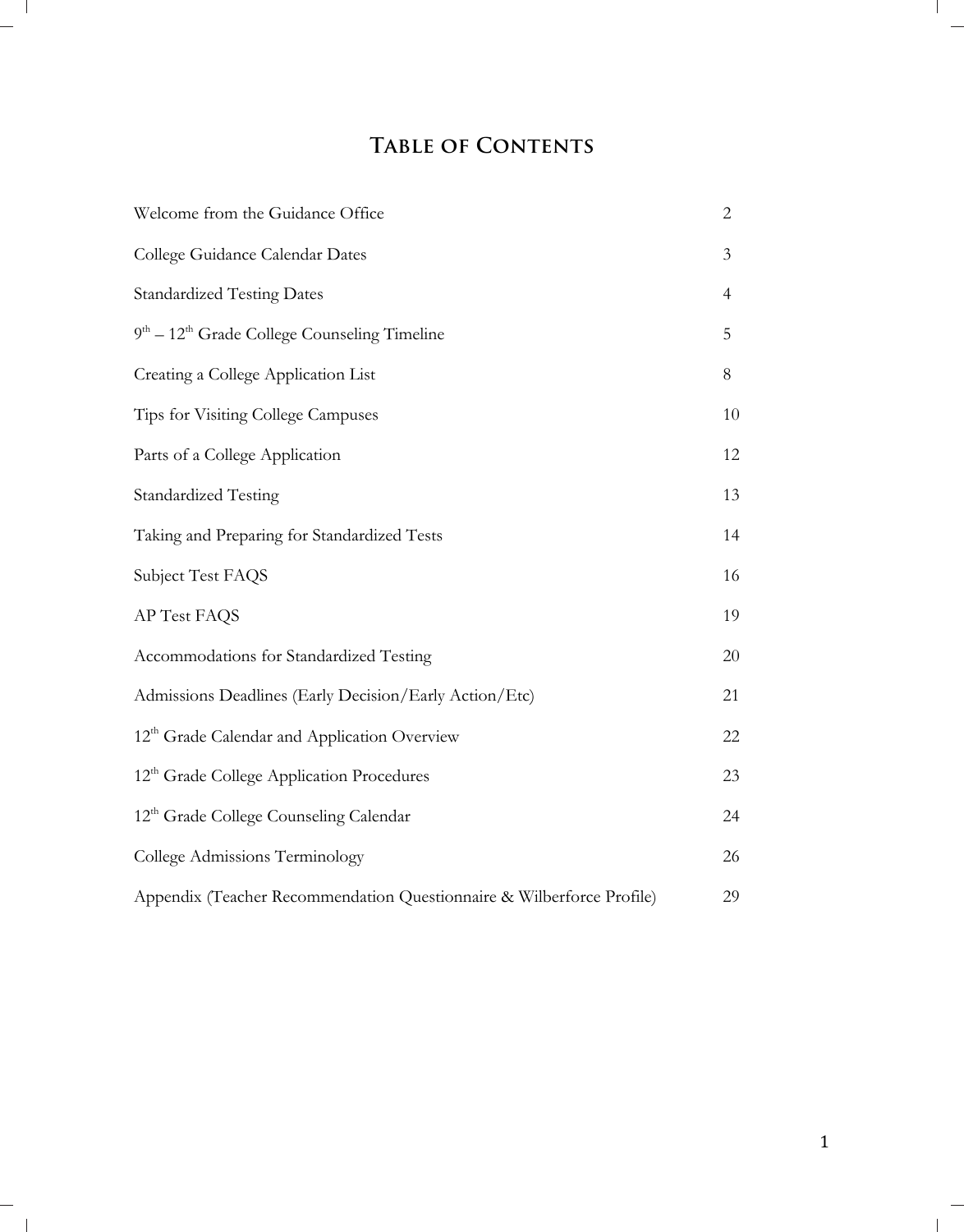### **Welcome from the College Guidance Office**

The Wilberforce School has a specific educational mission: to impart basic ordered knowledge about the world and to train students in foundational intellectual skills and qualities of mind and heart, so that they might be of use to God in the wise care and governance of his creation and in the building of His kingdom. The goal, in other words, of a Wilberforce education is to cultivate adults who are equipped to care, govern, and build God's kingdom. For the majority of our students, education at the college level will be an important part of achieving this goal.

The process of finding a good fit for college, applying to college, and figuring out how to pay for college is just that  $-$  a process. Our school's role is to provide guidance in this process  $-$  to mark out a track to run on, to point out the major hurdles and milestones along the track, and to help inform and prepare you for the overall process and for each milestone.

The first and most important step in the process is to fully engage in the Wilberforce community of learners. To develop a sense of wonder and a depth of inquiry into all of the areas of study at Wilberforce, and to engage in the arts and athletics as well, is the best preparation for college and beyond.

The following handbook is meant to serve as a guide to the college selection and application process. Please read through it and keep it on hand to serve as a point of reference. In addition to this handbook, we highly recommend the following websites as sources of information for the college selection process.

**Aiming Higher Consultants** (http://www.aiminghigherconsultants.com/): An independent Christian college consulting firm run by Jeannette Webb. Her focus is on homeschooling families, but she has a wealth of free resources related to the college application process. I encourage you to sign up for her newsletter and check out her blog. When you sign up for her newsletter, you will receive a copy of her free ebook, "10 Mistakes Students Make When Planning for College."

**Collegewise** (http://wiselikeus.com/): An independent college consulting firm that gives away many free resources and writes a very informative blog.

**The College Solution** (http://www.thecollegesolution.com/): A consulting firm with a heavy focus on financing your college education. Many informative blog posts on loans, scholarships, getting merit aid, and more!

**College Essay Guy** (http://www.collegeessayguy.com/): Excellent resource for writing your college application personal essay.

Thank you and please do feel free to contact the college guidance office with any questions!

Susan Antlitz, *College Guidance Counselor* susan.antlitz@wilberforceschool.org 609-454-3137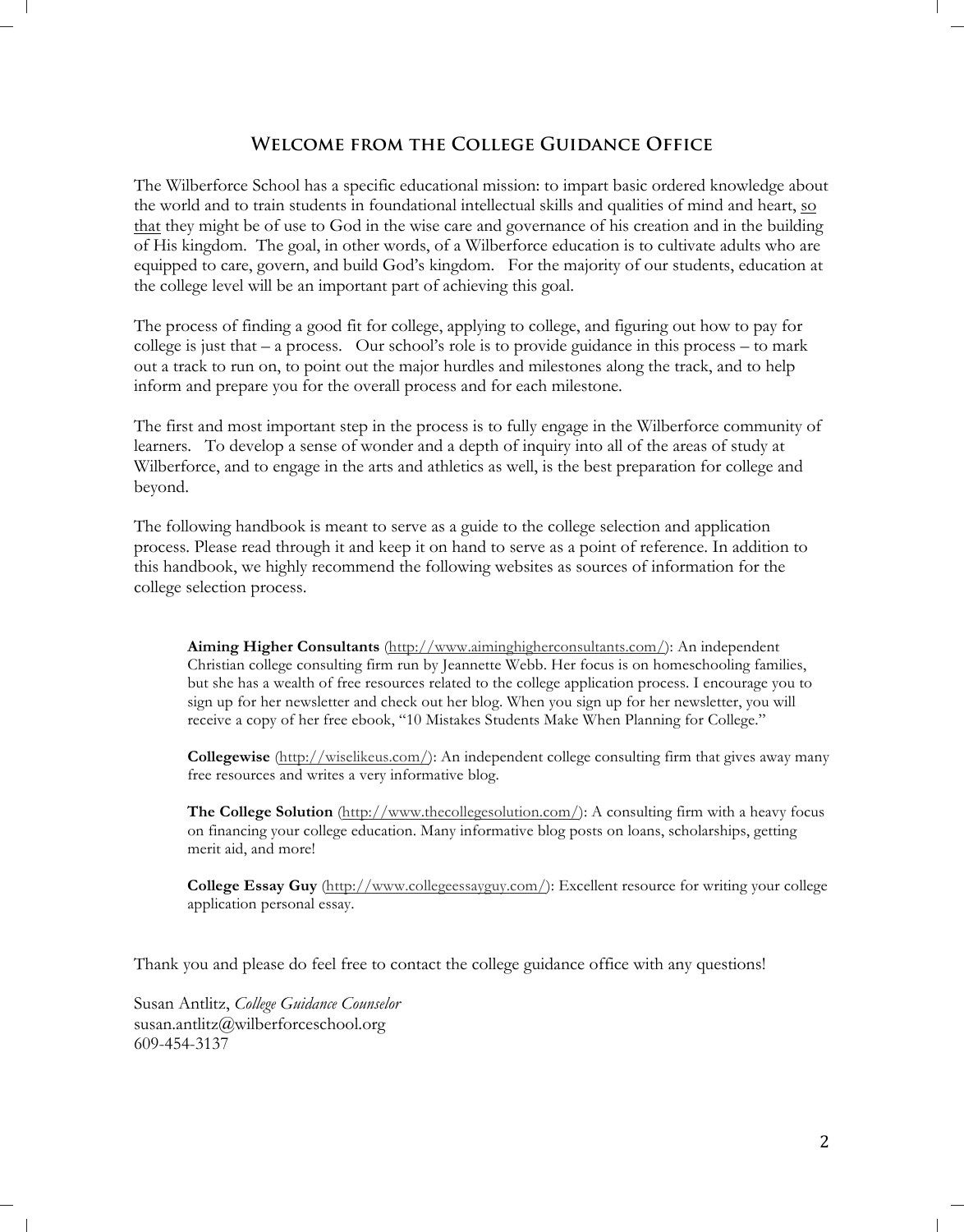# **2018 – 2019 College Guidance Calendar Dates**

 $\mathbb{R}^2$ 

 $\sim$  1

| August 20 - August 23  | Application Boot Camp                                                                    | $9am - 3pm$      |
|------------------------|------------------------------------------------------------------------------------------|------------------|
| Thursday, September 20 | Senior Parent Meeting                                                                    | $8:15 - 9:15$ am |
| Wednesday, October 10  | PSAT Administration                                                                      | 8:00am           |
| Wednesday, October 24  | "Secrets of Paying for College"<br>Workshop                                              | $7:00 - 9:00$ pm |
| Tuesday, November 6    | 11 <sup>th</sup> Grade College Night<br>(Students & Parents)                             | $7:00$ pm        |
| February 2019          | College Planning Night<br>$(9th$ & $10th$ Parents)                                       | $7:00$ pm        |
| April 2019             | 9 <sup>th</sup> and 10 <sup>th</sup> Grade College<br>Guidance Lunch Meetings            | Lunch            |
| June $3 & 5, 2019$     | End of Year College Counseling<br>Workshops for 9 <sup>th</sup> -11 <sup>th</sup> Grades | All Day          |
| June 3, 2019           | <b>ACT Practice Test offered</b><br>for Sophomores                                       |                  |

Τ.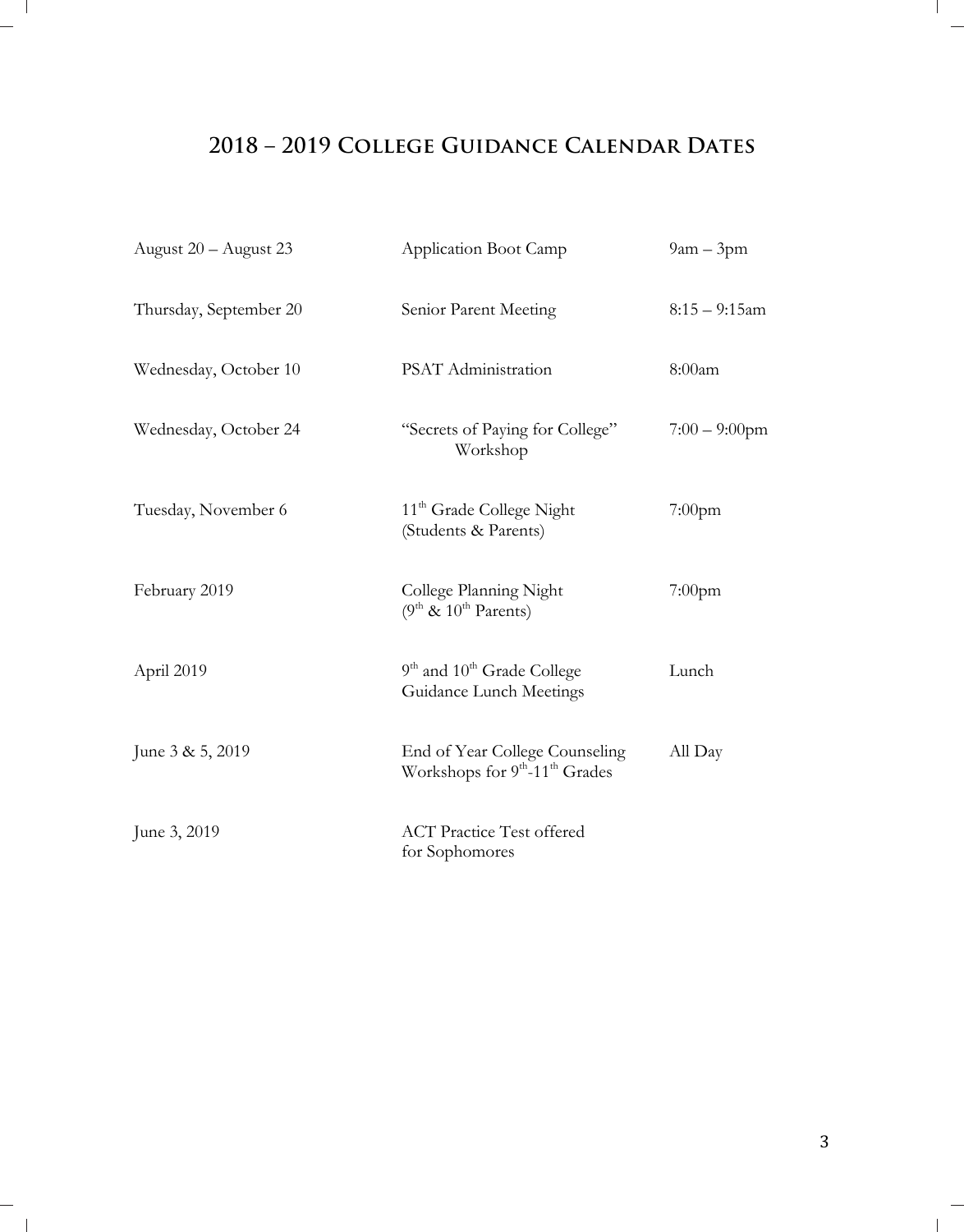### **Standardized Testing Dates**

### **PSAT -** October 10, 2018

 $\mathbb{R}$ 

 $\sim$ 

The PSAT is administered during the school day at The Wilberforce School. All 10<sup>th</sup> and 11<sup>th</sup> graders will be automatically registered for the PSAT.

### **2018 – 2019 SAT Dates** (Register online at: www.collegeboard.org)

| Test Date        | <b>Registration Deadline</b> | Late Fee Required  |
|------------------|------------------------------|--------------------|
| August 25, 2018  | July 27, 2018                | August 15, 2018    |
| October 6, 2018  | September 7, 2018            | September 26, 2018 |
| November 3, 2018 | October 5, 2018              | October 24, 2018   |
| December 1, 2018 | November 2, 2018             | November 20, 2018  |
| March 9, 2019    | February 8, 2019             | February 27, 2019  |
| May 4, 2019      | April 5, 2019                | April 24, 2019     |
| June 1, 2019     | May 3, 2019                  | May 22, 2019       |

### **2018 – 2019 ACT Dates** (Register online at: www.act.org)

| Test Date         | <b>Registration Deadline</b> | Late Fee Required |
|-------------------|------------------------------|-------------------|
| September 8, 2018 | August 10, 2018              | August 26, 2018   |
| October 27, 2018  | September 28, 2018           | October 14, 2018  |
| December 8, 2018  | November 2, 2018             | November 19, 2018 |
| February 9, 2019  | January 11, 2019             | January 18, 2019  |
| April 13, 2019    | March 8, 2019                | March 25, 2019    |
| June 8, 2019      | May 3, 2019                  | May 20, 2019      |
| July 13, 2019     | June 14, 2019                | June 24, 2019     |

Students must register for all SAT, ACT, or SAT Subject Tests on their own. Registration can take up to 60 minutes, so plan accordingly. We recommend you choose a testing center that is a convenient distance from your home. The Wilberforce CEEB Code is: 311-264.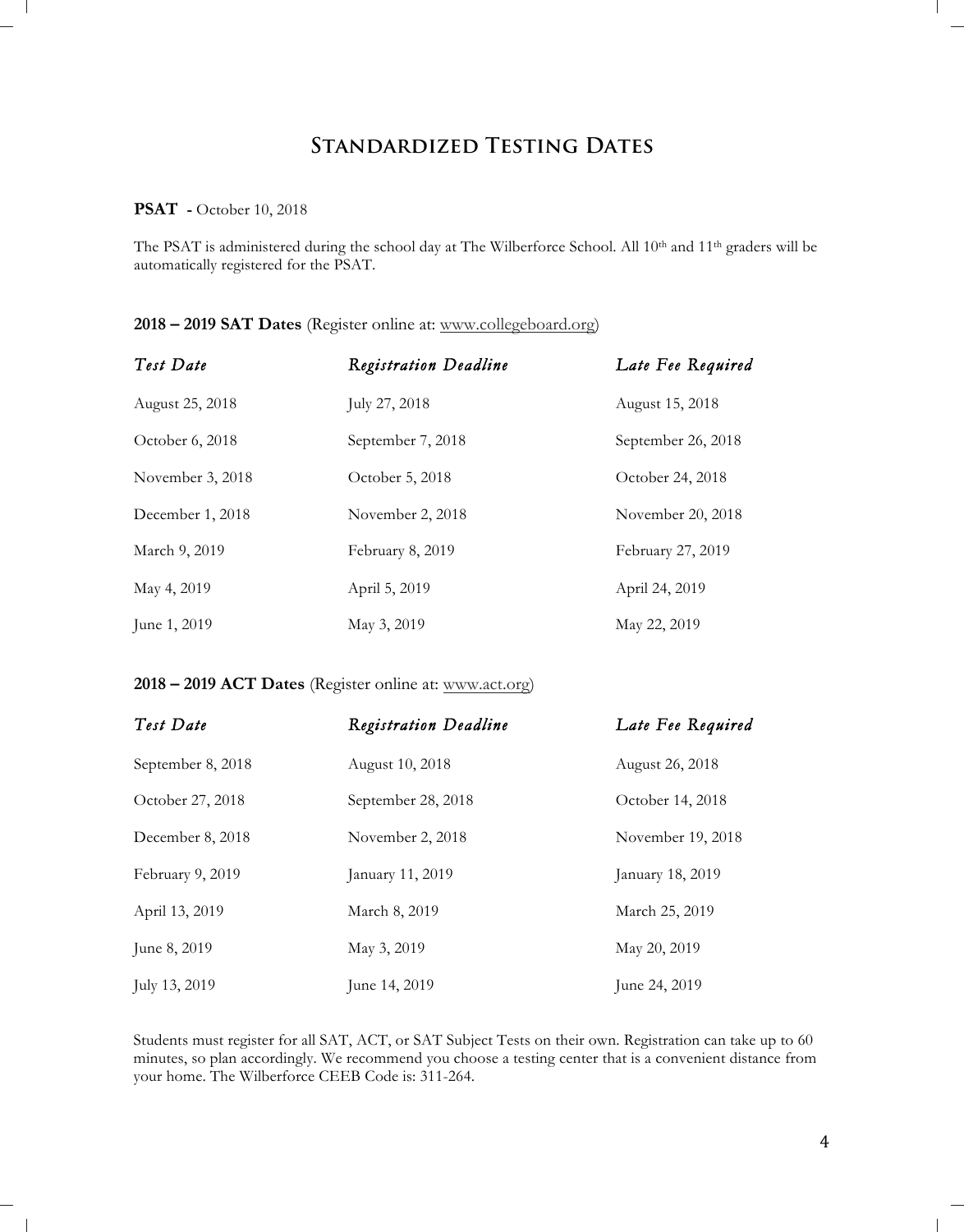### **9th – 12th Grade College Counseling Timeline**

### **Freshman Year:**

- Get to know your teachers.
- Begin to explore your interests and passions. Get involved in those areas. Invest in extracurriculars. Volunteer in areas of interest to you.
- Try something new!
- Attend at least one information session held by a visiting college admissions representative.
- Look into summer academic opportunities and service projects.
- Attend the *9th and 10th Grade College Night* held during spring semester.
- If you are interested in taking the Latin SAT Subject Test, inform your Latin teacher and guidance counselor.
- If you are interested in applying to a military academy, begin researching the process.

### **Sophomore Year:**

- *October:* Take the practice PSAT in October. Use the results to strengthen areas of weakness before taking the test next year.
- *December/January*: Consider how you will spend your summer. Use it well! Look into job opportunities or summer academic programs.
- Meet with your college guidance counselor to discuss your initial thoughts about college.
- Look at the websites of your dream colleges. Look at their admissions requirements to begin getting a feel for what they require.
- Attend 2-4 information sessions held by visiting college admissions representatives.
- Attend the *9th and 10th Grade College Night*.
- Determine whether you will take any SAT Subject tests and register.

### **Junior Summer:**

- Make the best use of your time during the summer. Find a job or internship, volunteer, or participate in a summer academic program. Do something that interests you!
- Study for the PSAT by working on strategies, taking practice tests, or taking a prep class.
- Begin studying for the SAT or ACT.
- Read for pleasure (reading is one of the best ways to prepare for standardized tests).
- Begin visiting colleges and researching scholarship opportunities.
- Plan out your standardized testing schedule for your Junior year.

### **Junior Year:**

### **Fall**

- Study for the PSAT. Take at least one full-length timed practice PSAT test.
- *October:* Take the PSAT.
- *November:* Attend *Junior College Night.*
- Plan your standardized testing timeline. Register for the SAT or ACT as needed.
- Take the SAT or ACT if prepared.
- Plan out college visits for the year. You should aim to visit 3-5 colleges.
- Continue to research colleges and build your interest list.
- Attend at least 5 information sessions held by visiting college admissions representatives.
- Attend local college fairs.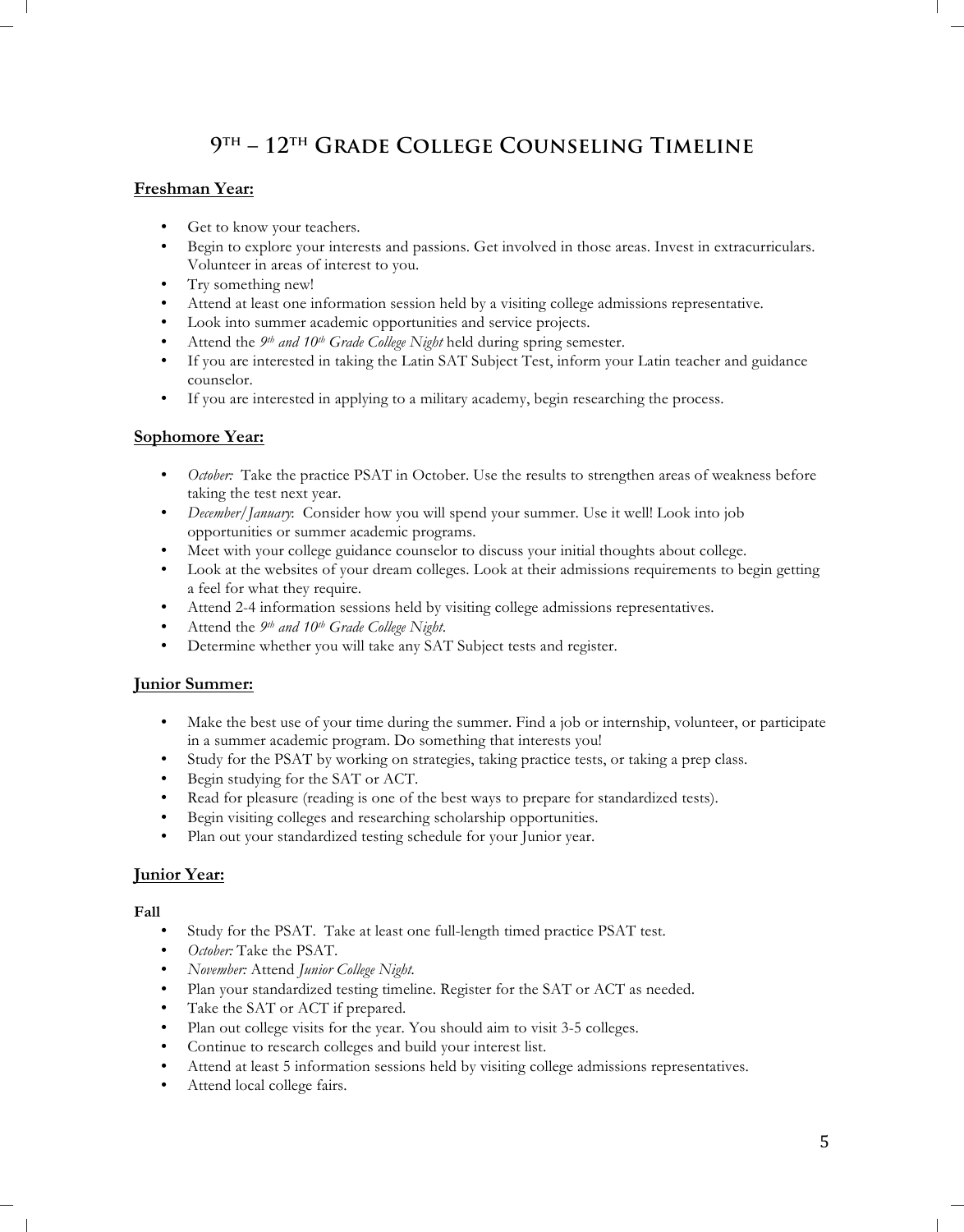- Research scholarships and make a list of deadlines. Some scholarship deadlines may be during your Junior year.
- Research and apply for summer academic and research programs hosted at colleges.

#### **Spring**:

- Schedule a family conference with your guidance counselor.
- Study for the SAT or ACT by working on strategies, taking practice tests, or taking a prep class.
- Take the SAT or ACT.
- Attend a local college fair.
- Visit colleges during holidays or over Spring Break.
- Meet with your college guidance counselor to continue developing your college list.
- Plan an interesting summer! Look into internships, jobs, or volunteer opportunities.
- Ask for letters of recommendation from teachers before summer break.
- Take SAT Subject tests.

### **Senior Summer:**

- Take the initiative to do something that interests you! This could be an internship, volunteer opportunity, or job. If you know what you want to study in college, do something related to that field.
- Visit colleges!
- Become familiar with the Common App when it becomes available on August 1st.
- Begin working on your activities list and your college essays.
- Study for the SAT or ACT by working on strategies, taking practice tests, or taking a prep class.
- Register for the ACT/SAT if needed.
- Get organized! Create a master calendar of deadlines (applications, test registration, test dates, scholarship applications, financial aid, housing).
- Research scholarships and begin applying.
- Attend the College Application Boot Camp at the end of August.

### **Senior Year:**

#### **September**

- Research the applications of all colleges you are applying to. Ensure you have the correct deadlines for each application.
- Consider applying early to your top schools.
- Begin applications. If applying early decision, keep in mind the deadlines for those applications.
- Send SAT/ACT scores to colleges. It can take up to two weeks for scores to be sent and processed.
- Schedule an appointment with your college guidance counselor to discuss your plans.
- Ask for letters of recommendation by end of September if needed.

#### **October**

- *October 1*: The Free Application for Federal Student Aid (FAFSA) becomes available. Submit it as soon as possible after this date.
- *October 1:* CSS Profile Opens. Submit the CSS Profile if required by your school.
- If you are applying "Early Decision" your application may be due as early as *October 15th.* Complete your application.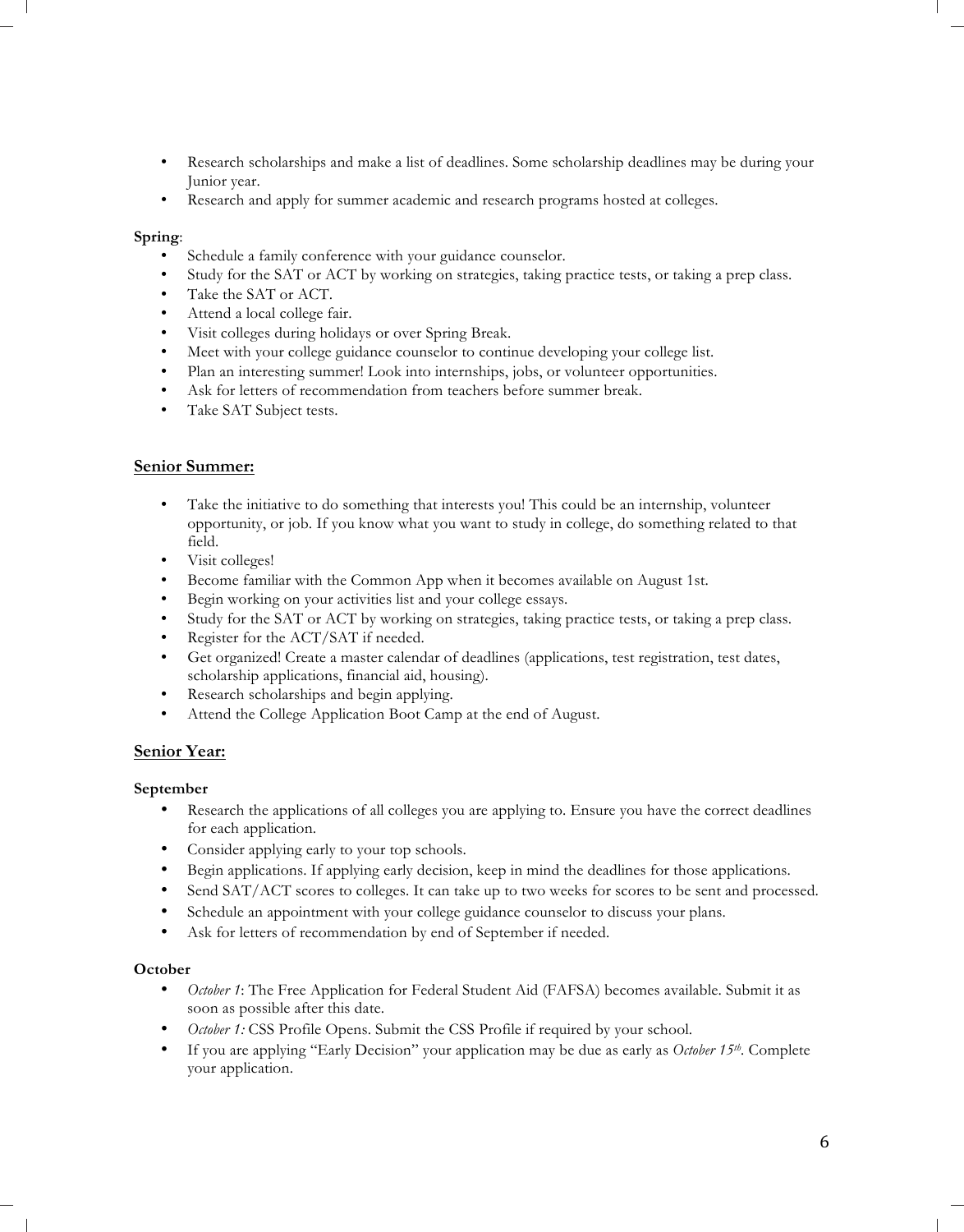- Apply for college-specific scholarships. Some colleges require an additional application for merit scholarships.
- Meet with your college counselor as needed.
- Visit additional colleges you are interested in.
- Attend college fairs in the area.

### **November**

- Submit the FAFSA and CSS Profile (if required).
- *November 1 and November 15*: Deadlines to submit for Early Action and Early Decision.
- Continue submitting applications with rolling deadlines.
- Begin working on applications with January deadlines.

#### **December**

- *December 1 and December 15:* Deadlines to submit for Early Action and Early Decision.
- Receive early decision/early action decisions.
- Begin submitting additional applications to schools with December 15 February 1 deadlines.
- Write thank-you notes to teachers who wrote recommendations for you.

#### **January**

- *January 1 and 15*: Submit additional applications by required deadlines.
- Submit the FAFSA and CSS Profile (if required) if you haven't yet.
- Your senior year midterm transcript will be sent to colleges.

#### **February**

• *February 1*: Submit additional applications.

#### **March - April**

- Colleges begin releasing admissions decisions.
- Inform you guidance counselor if you have been waitlisted or rejected by an institution you hoped to attend.
- Visit colleges where you have been accepted.

#### **May**

- *May 1:* National Candidates' Reply Date Make your decision on where to matriculate by this date. Inform all schools where you have been admitted of your decision.
- Your final transcript will be mailed to your college choice.
- Thank teachers who wrote you letters of recommendation.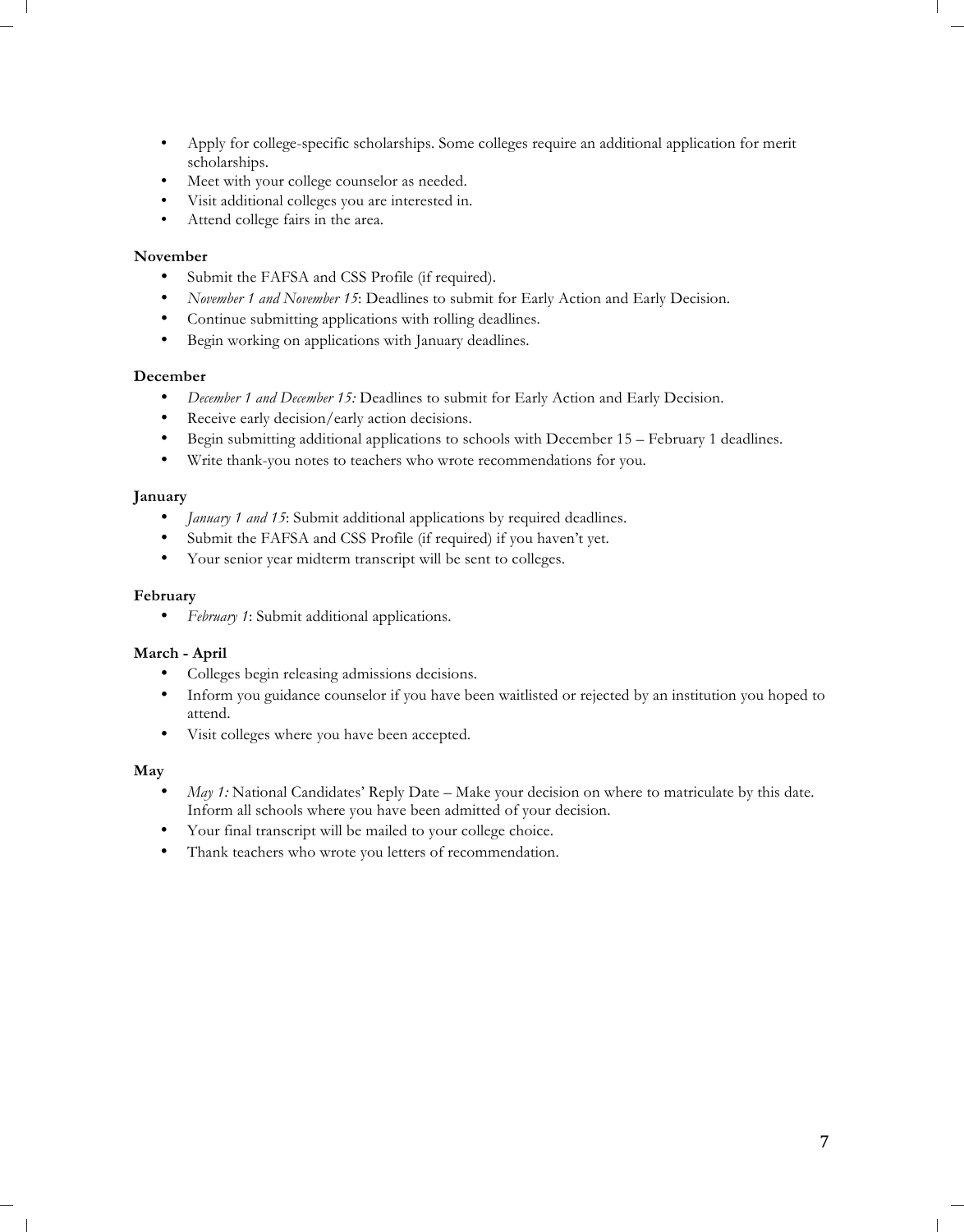### **Creating a College Application List**

One of the most important steps in the college admissions process is deciding which schools you are interested in attending – we will call this your **College Application List**!

### **Where do I begin?**

First, begin by thinking through the qualities, programs, and opportunities you want in a college. Ask yourself questions like these:

- Do you want to go somewhere close to home or far away?
- Do you know what you want to study?
- Are you a city person or a small town person?
- Do you want to study abroad?
- Do you want to go to a Christian school?
- Do you want a large or smaller school?
- Do you want a school with a strong athletic program?

Begin writing down a list of qualities that you want in a school. But remember to keep an open mind as you begin to do your research! You may think you know what you want, but that may change.

### **How do I find schools that match the qualities I want?**

Use the college search tool on Guided Path to begin creating a college list based on your interests. Students will be given a Guided Path account in the fall of their Junior Year.

Guided Path gives students six categories to narrow search results:

- 1. General Information: geography, size, specialized lists
- 2. Academic: average SAT/ACT, acceptance rate, field of study
- 3. Majors: search by major of interest
- 4. Athletics: Athletic opportunities varsity, club, and intramural sports
- 5. Financial Aid: cost of attendance, percent of need met
- 6. Social Experience: freshmen retention, social rating

### **What other websites/resources are helpful search tools?**

We recommend using a few search tools, as they will all produce slightly different results. The following websites are all excellent options.

**CollegeXpress** (www.collegexpress.com/home): Find lots of college lists based on major, student population, athletics, etc.

**Colleges That Change Lives** (ctcl.org/): A book and a website! A curated list of 40 colleges, many of which you have probably never heard of. Organized by geographic region, every profile includes a wealth of vital information, including admissions standards, distinguishing facts about the curriculum, extracurricular activities, and what faculty say about their jobs. Mrs. Antlitz has a copy of the book in her office for borrowing or you can purchase the book here.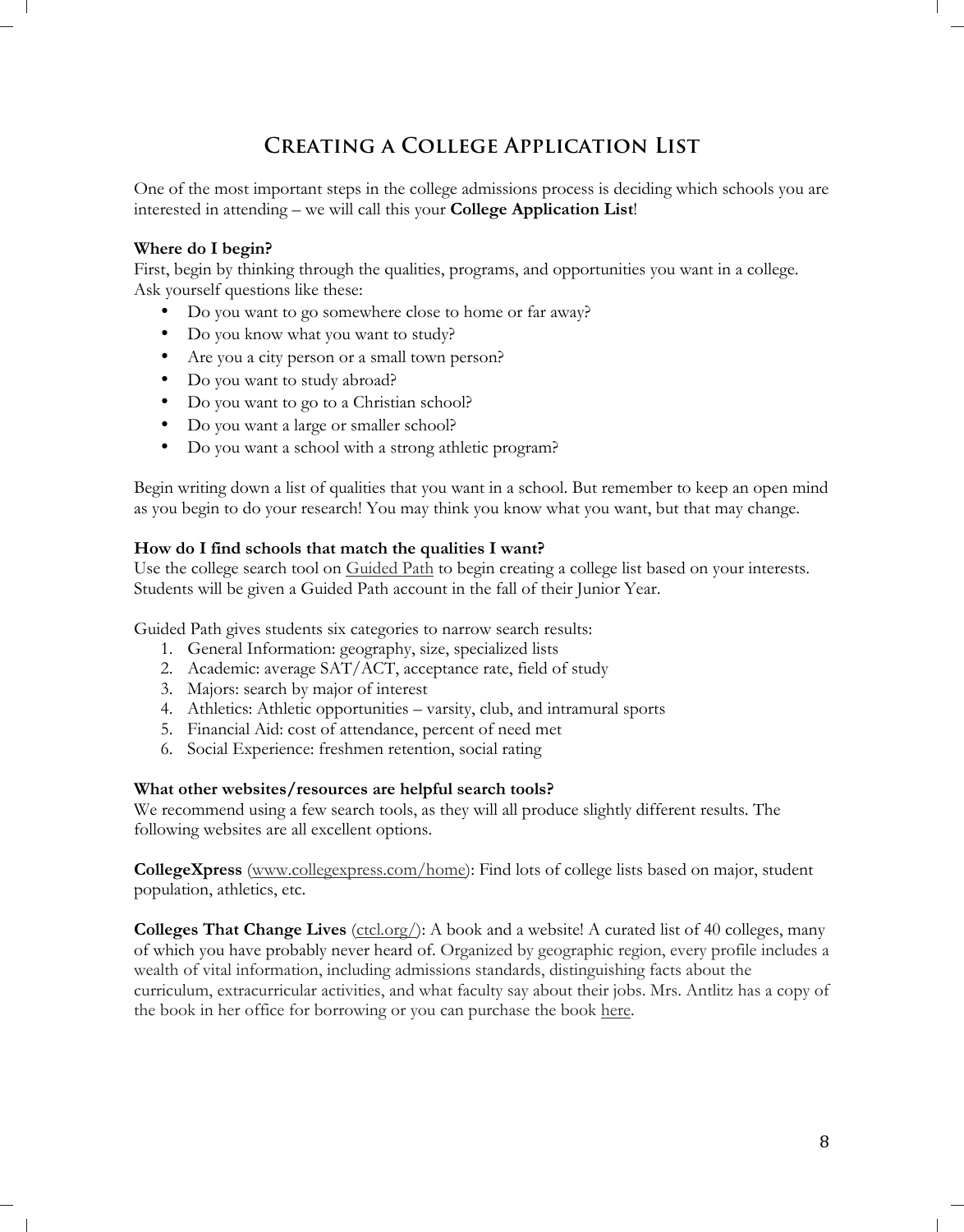Colleges of Distinction (collegesofdistinction.com/): A list of colleges that focus on teaching undergraduates, are smaller in size, foster strong community on campus, and offer hands-on educational opportunities.

**Christian College Search** (myblueprintstory.com/college-search/): A search tool exclusively designed for Christian colleges.

**Chronicle of Higher Education: College Peer Network** (chronicle.com/interactives/peersnetwork): An interactive website that allows you to select a college or university and see what schools it chose as a "peer school". A great way to expand your college search!

**Cappex** (www.cappex.com/): Create a profile to be matched with colleges AND scholarship opportunities. An excellent, easy-to-use website.

**FairTest** (http://www.fairtest.org/): Keeps an updated list of schools that are test-optional or testflexible.

### **Consider purchasing on the following college guides or borrowing them from the guidance counselor's office:**

- Fiske Guide to Colleges: One of the best guides on the market! Updated every year. Available on Amazon.
- Choosing the Right College, published by the Intercollegiate Studies Institute: A very informative guided with a conservative slant. Last published in 2014/2015. Available through the Intercollegiate Studies Institute website.
- <sup>■</sup> Colleges that Change Lives: A curated list of smaller, liberal arts colleges. Available on Amazon.

### **Visit Colleges Online and In Person**

Once you have a list of colleges that interest you, begin by exploring their websites online. Do your research! See what programs they offer, what life on campus is like, and what Christian fellowship options that school provides. It is also important to read a school's admissions page. Learn about their acceptance rate, average test scores, and scholarships offered.

Finally, one of the best ways to learn about a college is to visit in person! We suggest visiting colleges during your Junior year, but by all means start sooner! If your family is planning a vacation and you happen to be close to a college, schedule a visit! See the next section for more tips on visiting colleges.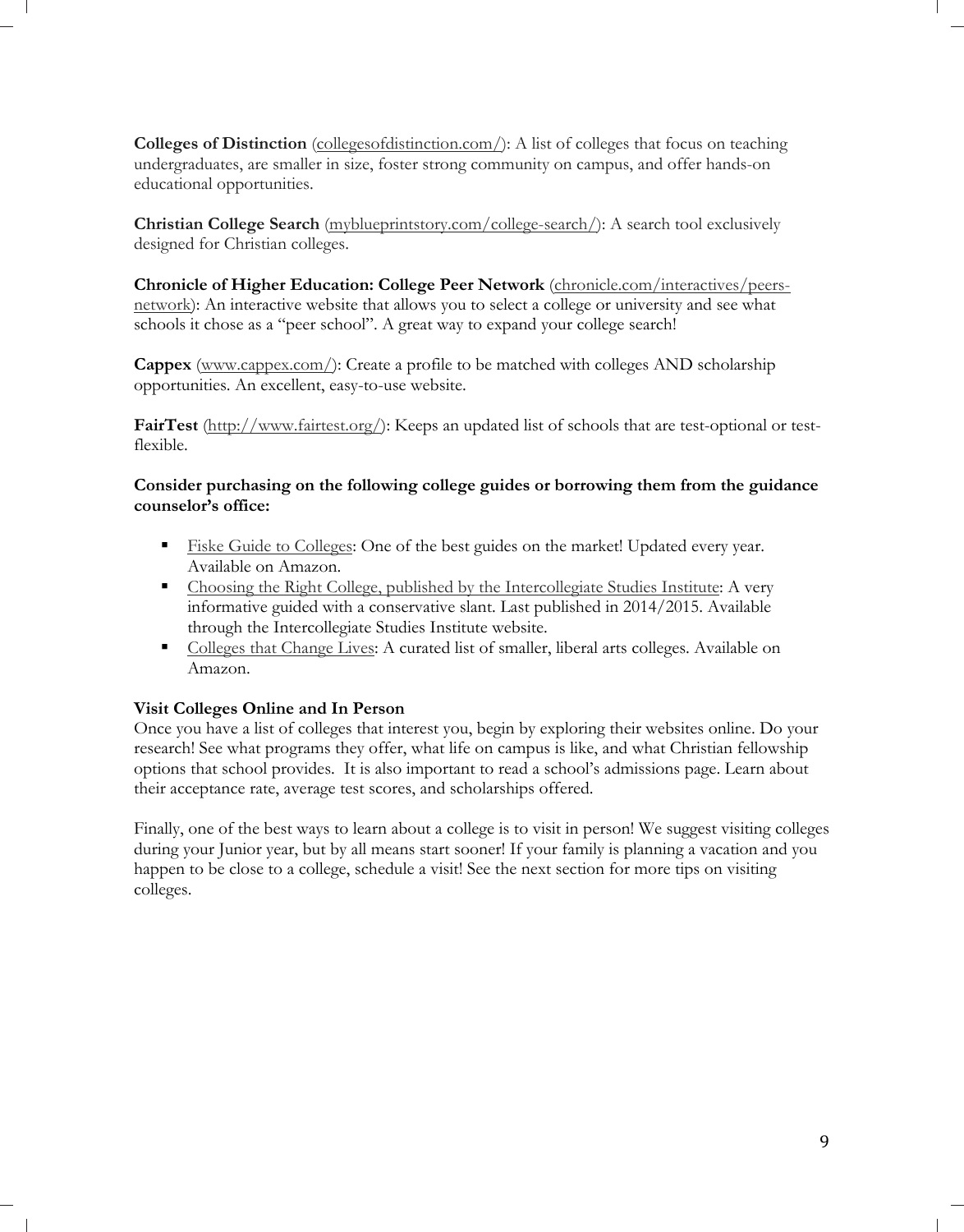### **Tips for Visiting College Campuses**

Visiting college campuses is an essential part of the process as you build your college interest list. A campus visit gives you the opportunity to get a "feel" for a place. It is amazing how much insight you can get into a campus culture just by visiting, even if it is only for a few hours!

### **Planning College Visits:**

**Schedule a tour and information session** – Do this many weeks ahead of time to find out when tours are offered. You should be able to do this directly through a school's website. If not, call the admissions office to schedule your visit. *If you are planning a visit during Spring Break, make sure to schedule your visit at least a month in advance, as campuses are very busy during this time of year!*

**Visit during a prospective student weekend** *–* Many colleges offer in-depth visits over the course of an entire weekend. Check out the colleges you are interested in to see if they offer this kind of visit. These weekends are often geared towards Juniors and Seniors.

**Interview with an admissions representative** – If a school offers an interview, take advantage of it! Schedule this 4-6 weeks ahead of your visit.

**Arrange to visit classes** – If you are visiting a school while in session, arrange to sit in on a class through the admissions office or directly through a professor.

**Allow plenty of time for your visit** – Plan to spend 2-3 hours at each college and surrounding towns. Leave yourself time to explore the campus after the official tour or eat lunch in a dining hall.

**Take pictures and take notes** – Record your impressions via photos and journaling. If you go on multiple college visits a day, they may all begin to run together!

**Get a map of the campus and locate the admissions office before** – Admissions Offices are often the most picturesque buildings on campus, but they aren't always the easiest to find!

### **Questions to ask as you research and visit colleges:**

### **Spiritual Environment\***

- What are the Christian student groups on campus? How active are they? How large are they?
- Are there churches near the campus that students can attend? Is transportation provided?
- If it is a secular school:
	- o Is the campus culture welcoming to the Christian worldview? Is it hostile? Is it indifferent?
- If it is a Christian school:
	- o How seriously do students at this school take their faith?
	- o Is there a weekly Chapel service? Is it mandatory?
	- o Is this school affiliated with a specific denomination?
- How will you be challenged to continue your growth as a Christian at this specific campus? What opportunities on campus/off campus are there to find Christian community?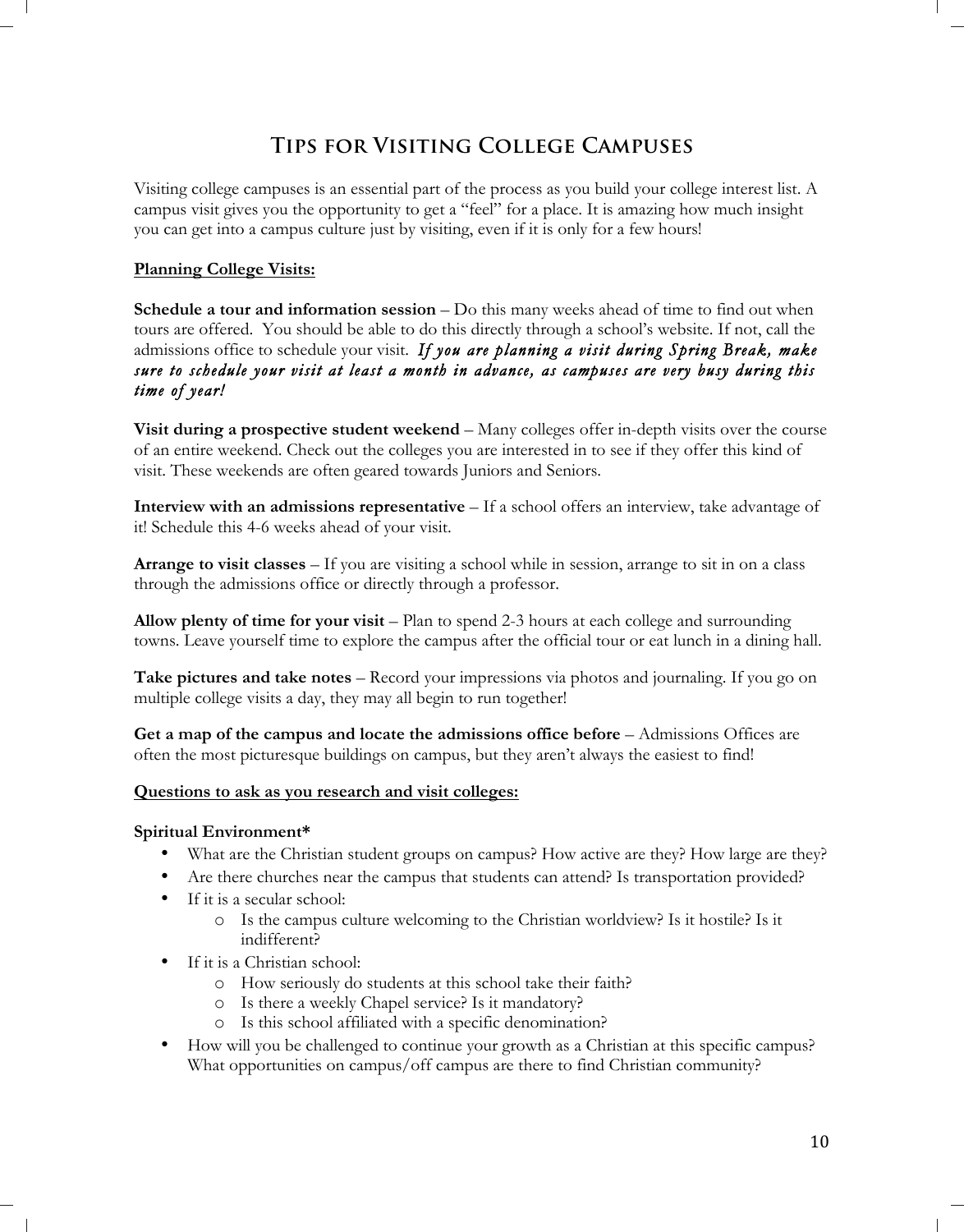*\*If you are visiting secular schools, the average tour guide will not have detailed answers to these questions. Your best resources for learning about the spiritual environment at a secular school are Christian students or recent alumni. If you don't know any students or alumni, reach out to one of the Christian groups on campus to see if they can connect you with someone. You should be able to find information about the Christian groups through the college's Clubs and Organizations webpage.* 

### **Living Environment**

- Tell me about some of the popular student organizations on campus. (Ask about specific organizations you may be interested in).
- What do students do on the weekends?
- Do you offer intramural sports? If so, what sports?
- What is the athletic program like? Do students attend games?
- Is there school spirit?
- What is the arts program like? Are there opportunities to be involved in the performing arts?
- What is the dorm life like? What percentage of students live on-campus? Is housing guaranteed?
- What is the food like?
- What types of housing options are available?
- Do many students have cars? Is parking available?
- If the university is near a city Does the university provide transportation into the city? What is the public transportation like?
- Are there fraternities and sororities? What percentage of students are members?
- How politically active are the students? Are the students and faculty open to various points of view? How does the campus lean politically?
- How socially conscious is the student body? What kinds of volunteer opportunities are available?
- Is there an Honor Code that students sign?
- What is the alcohol and drug policy at the school?

### **Learning Environment**

- How many large, lecture style classes (50+) can I expect to take?
- What is the average class size? What is the average class size for junior/senior classes?
- Is there a core curriculum that everyone must take? What are the core requirements?
- What percentage of classes do graduate students teach?
- What research opportunities are available to undergraduates?
- What are the relationships like between faculty and students? How well do students get to know faculty?
- What kinds of electives are offered? Not offered?
- What kinds of study abroad opportunities are offered?
- What kinds of internships do students get? When do students typically do internships?
- Do you help students find internships? Can students receive credit for internships?
- Can I test out of any classes?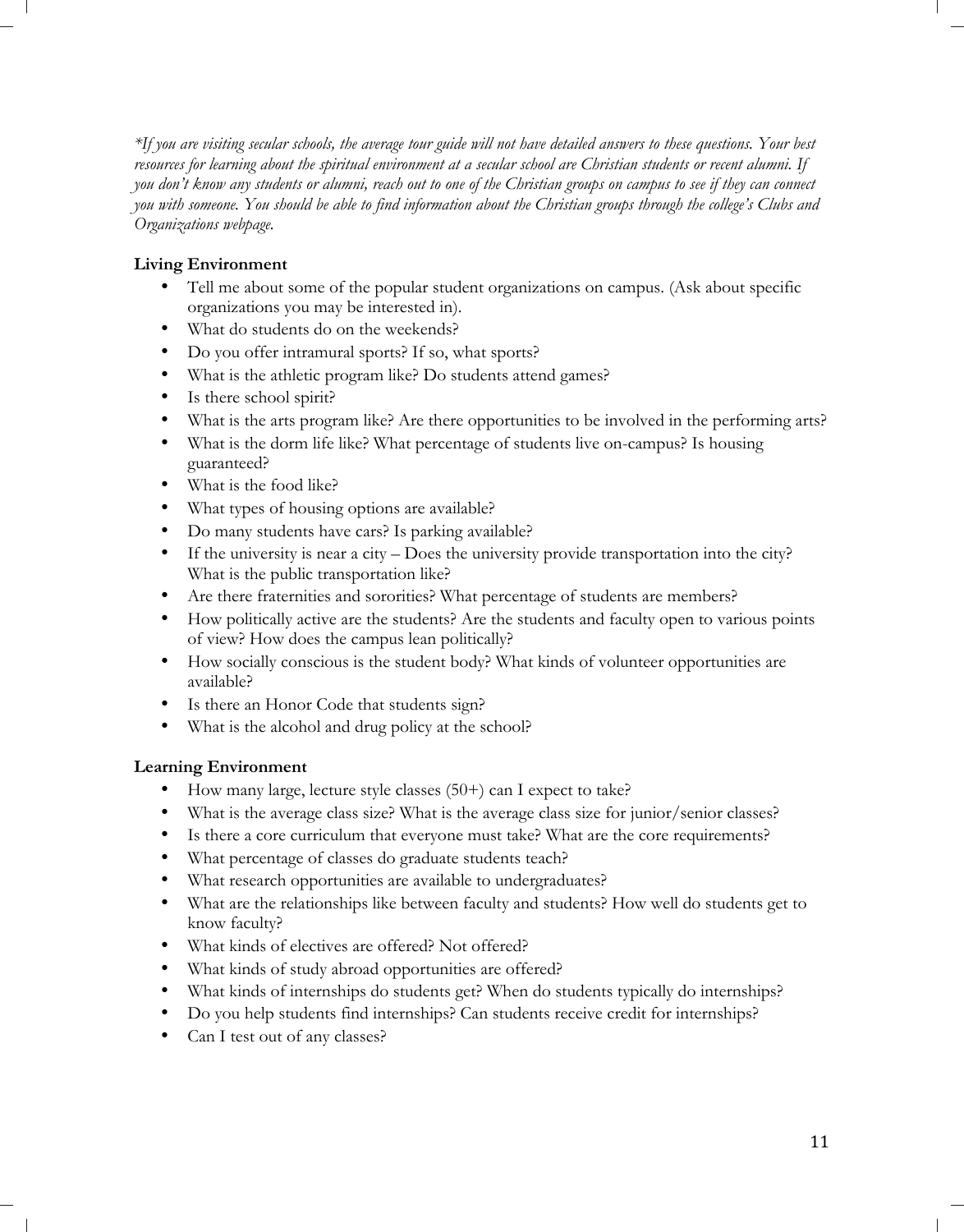### **Parts of College Application**

### **The Application Form**

Students are responsible for accessing the application form online, completing it, and submitting it by the college deadline. Many colleges accept The Common Application, but a number of colleges still use their own application. The components of the application include:

- Personal and Educational Data
- Activities Section (includes honors and awards, extracurricular and volunteer activities, employment, internships, and summer activities)
- Essays: personal and short answer
- Disciplinary information
- Audition or portfolio of artistic work (if required for specific majors)
- Application Fee

### **Official Transcript**

The transcript is a record of all the classes taken and grades received by a student at The Wilberforce School. The Wilberforce School does not rank its students therefore class rank is not reported on the transcript.

If students transferred to The Wilberforce School after 9<sup>th</sup> grade, The Wilberforce School will send the transcript from their prior school on behalf of the student.

### **Standardized Test Scores**

Students must arrange for standardized test score reports to be sent directly to each college they are applying through the testing companies (ACT or SAT). Score reports cost \$12 per college. However, each time a student takes either test, they can send up to four score reports to the colleges of their choice for free. For more information about standardized testing, see page 12.

### **Secondary School Report or Counselor Recommendation Form**

This is not required by all colleges but, if it is required, the high school is responsible for submitting this form to the college. The Wilberforce School college counselor will also send a written recommendation on behalf of each student to every college where they apply.

### **Teacher/Additional Recommendation(s)**

Students should plan on requesting recommendations from at least two teachers. Some colleges have their own recommendation forms which they request teachers complete. If this is the case, students must print out the form and deliver it to their recommenders to complete. Recommendations will either be sent directly by the teachers or through the college guidance counselor.

When deciding who to ask for recommendations, think about what your teachers would say about you. Colleges are not only looking for teachers from courses where you have received an A, but from teachers who know you well and can talk about your work ethic, inquisitive nature, and motivation to learn. We encourage students to discuss which teachers they will consider selecting with their college counselor before seeking recommendations. See Appendix 1 for a sample of the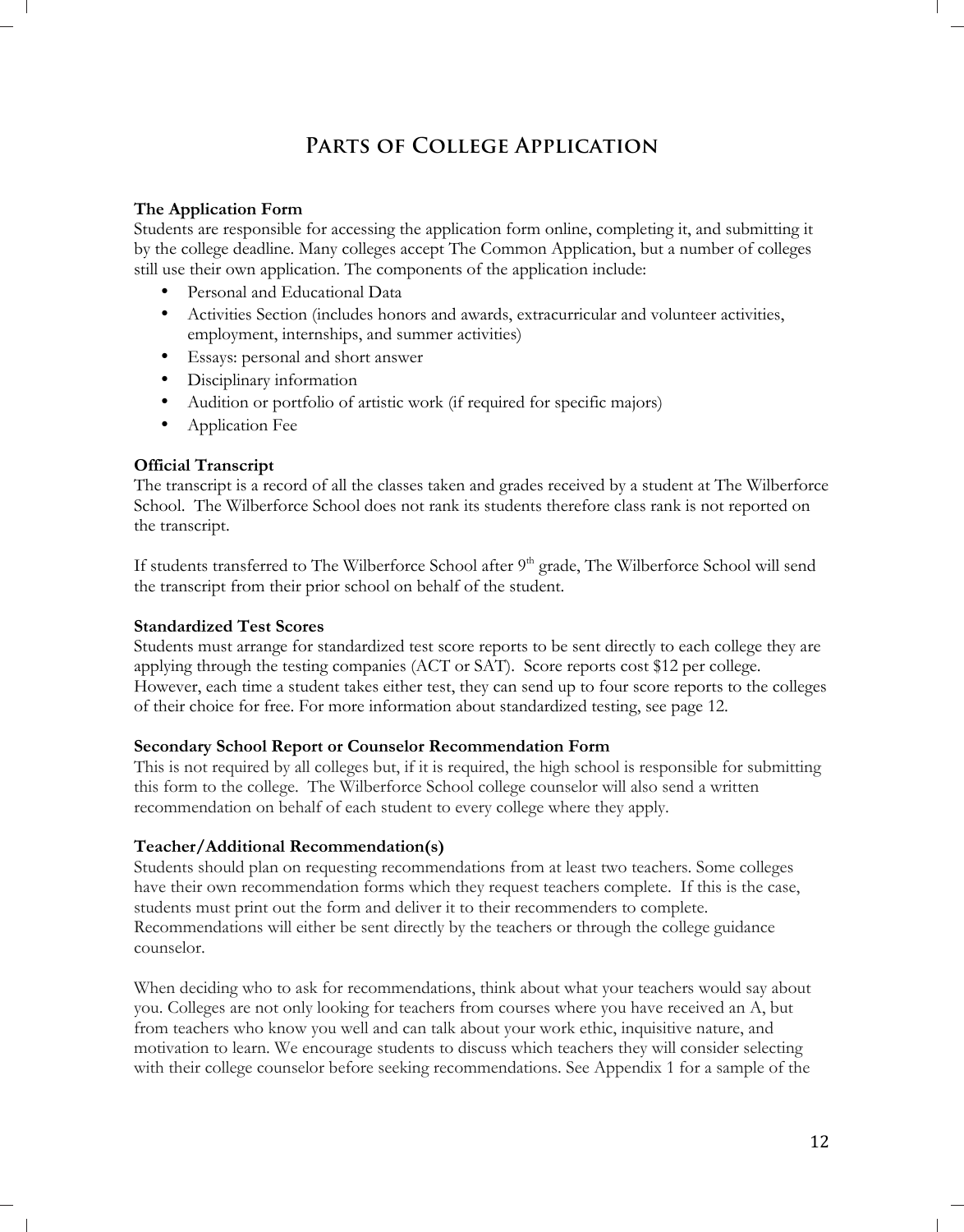Teacher Recommendation Questionnaire that we ask all students to fill out for teachers writing recommendations. Simply reflecting on these questions can help you decide who you should ask to write for you.

### **Standardized Testing**

### **PSAT/NMSQT**

The PSAT/NMSQT (National Merit Scholarship Qualifying Test) is a preliminary version of the SAT. All 10<sup>th</sup> and 11<sup>th</sup> graders take the PSAT/NMSQT test in mid-October. The Wilberforce School will register students for the test. The results of the test reveal areas of strength and weakness and allow students to better prepare for the SAT. It covers three skill areas: Reading, Writing & Language, and Math. Scores on the PSAT/NMSQT are also used to qualify students for the National Merit Scholarship competition. See https://collegereadiness.collegeboard.org/psat-nmsqtpsat-10 for more information.

### **How does the National Merit Scholarship competition work?**

Junior year scores on the PSAT/NMSQT are used as an initial screen of entrants for the National Merit Scholarship. If you are a semifinalist, you will be offered the chance to apply for a National Merit Scholarship. Out of the finalists, winners will be selected for three types of scholarships: National Merit \$2500 Scholarships, Corporate-sponsored scholarships, and College-sponsored scholarships. You will be notified the September of your Senior Year whether you are a semifinalist. Semifinalists and commended students may also qualify for additional scholarships through private organizations and college.

For detailed information on the National Merit Scholarship Competition see: https://collegereadiness.collegeboard.org/pdf/psat-nmsqt-student-guide.pdf.

### **SAT Reasoning Test**

The SAT is comprised of two sections: Evidence Based Reading & Writing and Math. Students receive a score between 200 and 800 on each section, for a total score out of 1600. There is an optional Essay, which we encourage all students to complete since some colleges require the essay. The SAT is offered seven times a year. Students are responsible for registering for the SAT on their own. See https://collegereadiness.collegeboard.org/sat for more information.

### **ACT – American College Test**

The ACT is comprised of four sections: English, Mathematics, Reading, and Science. Students have the option to register for the ACT with or without Writing. We recommend that all students who register for the ACT, register for the ACT with Writing. Students receive a score out of 36 on each section of the ACT. The four section scores are averaged for a composite score out of 36. Students are responsible for registering for the ACT on their own. See http://www.actstudent.org for more information.

### **SAT Subject Tests**

The SAT Subjects Tests are hour-long, content-based tests that allow you to showcase achievement in specific subject areas where you excel. Students receive a score between 200 and 800. Up to three subject tests may be taken on one day. Students may not take the SAT Reasoning Test and a Subject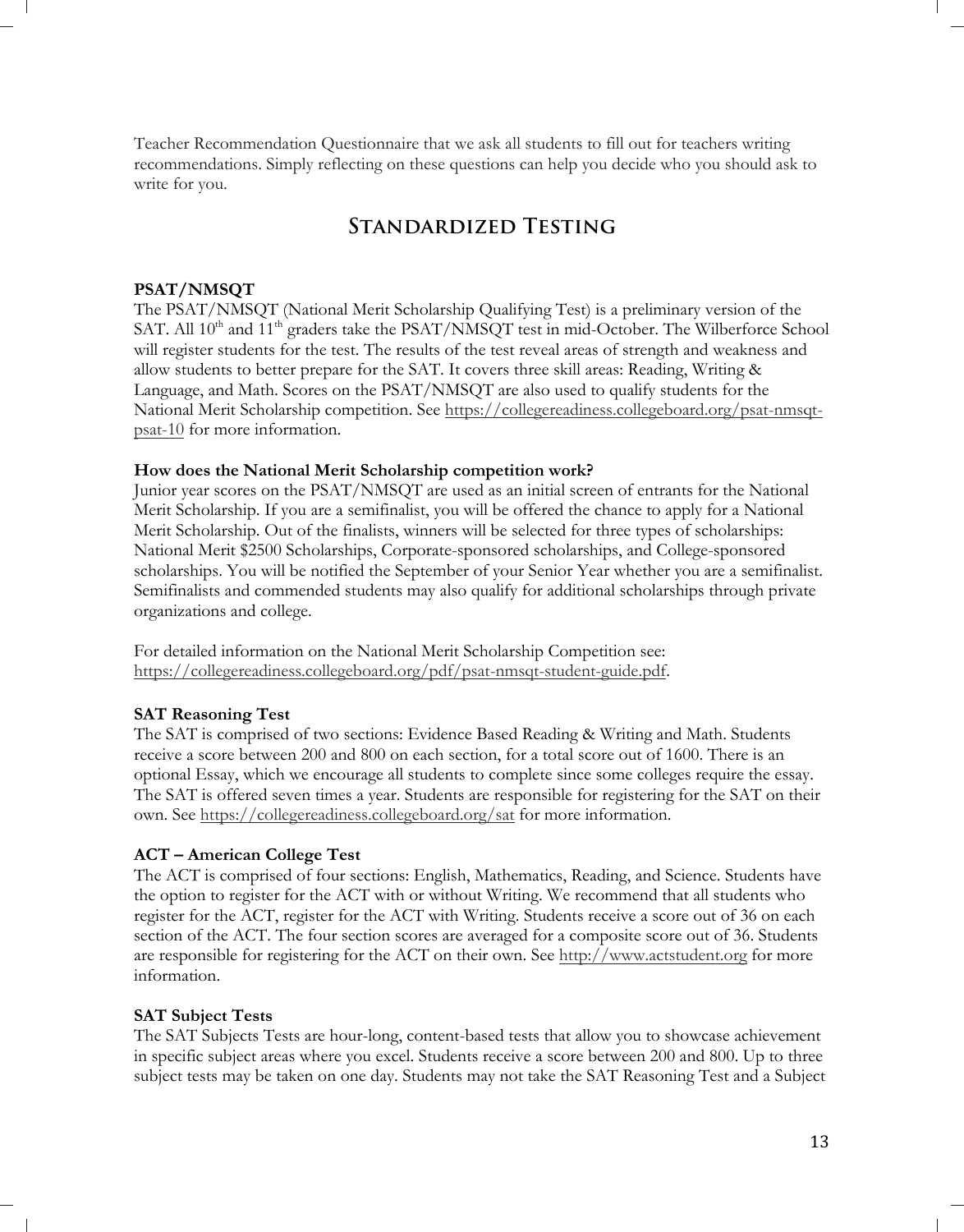Test on the same day. While most colleges in the United States do not require Subject Tests, a small number of highly selective schools require between 2 and 3 Subject Tests. It is important to carefully examine the admissions requirements of each college you are interested in to learn about their Subject Test requirements. See page 15 for more information about subject tests.

### **Taking and Preparing for Standardized Tests**

At The Wilberforce School we do not believe that teaching for the sake of receiving high grades or teaching to the test is the method that will encourage a community of learners dedicated to the pursuit of truth, goodness, and beauty. However, we do recognize that preparing for standardized tests required for college admission is a necessary step in the college preparation and application process. For this reason, we encourage students to take these tests seriously by diligently studying for them. Prior to intensive studying, students should tailor their schedule to allow them enough time to prepare. Below you will find some answers to frequently asked questions about standardized tests:

### **When should I take the SAT or ACT?**

Students should take the SAT and/or the ACT at least once prior to the end of their Junior Year. Unless the student receives an excellent score on their first test, we recommend that all students take the SAT or ACT at least twice. If a student is planning to apply Early Decision or Early Action or to any military academies, it is in the student's best interest to finish all standardized testing by the end of Junior Year.

In terms of the particular test dates, students should look at the academic calendar at the beginning of the year and carefully consider when they will have sufficient time to prepare for the test. For example, if a student is heavily involved in basketball during the winter months, it is probably not in his/her interest to take the SAT in December. Students should meet with their college counselor to discuss their testing plans.

### **When should I begin preparing?**

It depends on when you plan to take the test! We do encourage all Juniors to begin preparing at the beginning of the year (or even over the summer if you plan to take the September ACT or October SAT). Even if students don't plan to take the test until the spring semester, it is in their best interest to begin working through a study guide little by little. However, about three months before the test date, students should dedicate 5-10 hours a week to studying (increasing preparation time as the test draws near).

#### **How should I prepare?**

We ask students to view preparing for the SAT or ACT as an extracurricular activity. Just like it would be unwise to run a cross country race without practicing, so too it would be unwise to take one of these tests without proper practice. They are difficult tests! **In fact, we highly recommend that students consider enrolling in a formal test prep course. Students who take courses or work with trained tutors achieve higher test scores than those who do not. Consider investing in a test prep course – they are usually well worth the investment, especially since higher test scores often qualify students for more scholarship money.**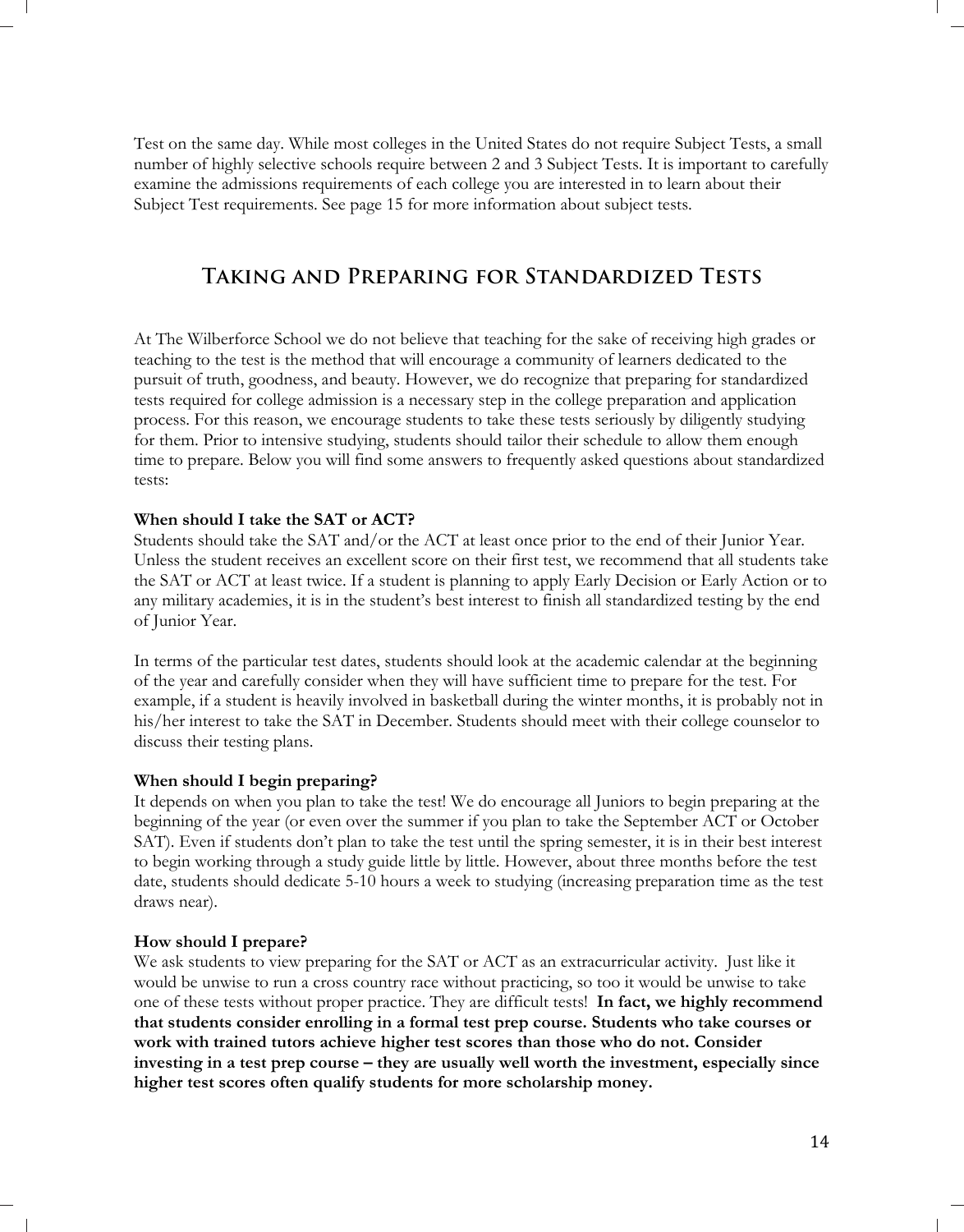### **Step 1: Begin by registering for the free preparation resources provided by the College Board and ACT.**

### **Khan Academy**

If you are preparing for the SAT, the College Board has partnered with Khan Academy to offer free SAT practice resources online: https://www.khanacademy.org/sat. This is a fantastic resource. We recommend all students create a Khan Academy account and use the free resources online. There are diagnostic tests and at least 4 full-length SAT practice tests.

### **ACT Academy**

If you are preparing for the ACT, we recommend you sign up for ACT Academy: https://academy.act.org/. ACT Academy is a free online learning tool and test practice program offering video lesson, interactive practice questions and full-length practice tests.

### **Step 2: Purchase a study guide at your local bookstore or on Amazon.**

The College Board and The ACT each publish their own study guides, which we recommend. You can also find guides published by the Princeton Review, Kaplan, or Barron's. There are many other companies that create study resources as well. If students plan to study primarily on your own, using study guides, they should plan to purchase at least three different study guides to have enough practice problems and practice tests to work through.

### **Step 3: Figure out your target score**.

What score are you aiming for? Look at the colleges you are most interested in to see what the scores of the middle 50% of students receive. You should aim to get a score that falls in *at least* the range of the middle 50% of students or higher for your top choice schools. Not sure where you want to attend? Look at some colleges you are familiar with just to get an idea of the scores they are looking for.

### **Step 4: Take a practice test to determine your baseline score.**

It is very important to take a baseline test to know your abilities and identify your weak spots before you begin studying. All 10<sup>th</sup> and 11<sup>th</sup> graders will take the PSAT in October. This will give you a good idea of a baseline score for your SAT. However, be aware that you won't receive your PSAT scores until December. If you are a junior, we recommend you take another practice test in the fall of junior year. If you are interested in taking the ACT, taking a practice test is very important as there are key differences between the ACT and SAT.

### **Step 5: Study! And Take Multiple Full-Length Practice Tests!**

Using the resources in the test preparation books or online, commit to studying 5-10 hours a week for the three months leading up to the test date. Increase the number of hours you prepare as the test draws near. Below are a few tips:

- Focus on your weak areas. Understand each mistake you make on your practice questions.
- Go way back and review the math topics you studied in  $8<sup>th</sup>$  and  $9<sup>th</sup>$  grade (algebra, basic geometry, etc.)
- Read through the various strategies offered in the study guides and practice them!
	- o Check out this blog post for information on SAT study tips: https://blog.prepscholar.com/21-sat-tips-and-tricks-you-must-use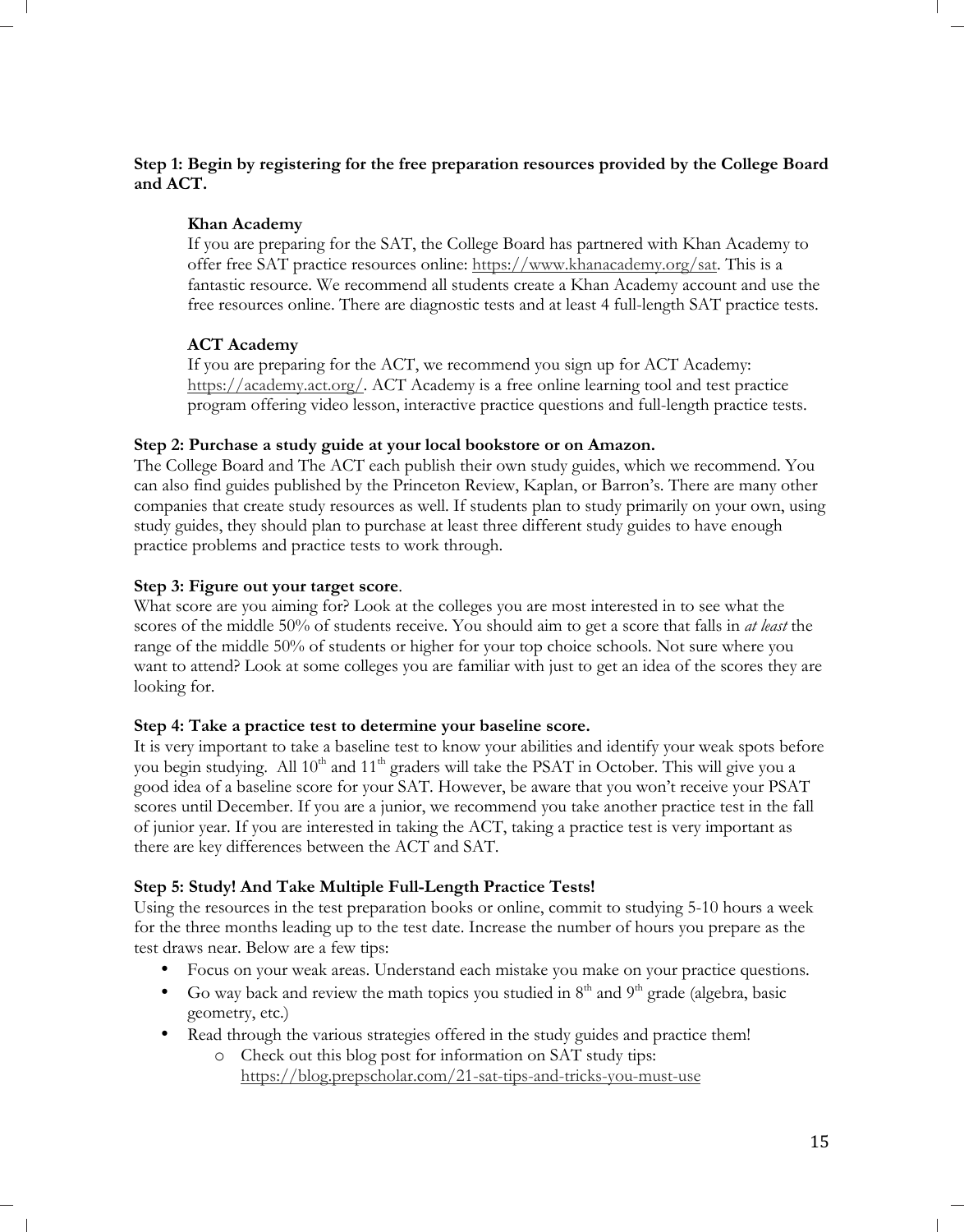- o Check out this blog post for information on ACT study tips: https://blog.prepscholar.com/15-act-tips-and-tricks-to-improve-your-act-score
- Take at least **six** full-length practice tests prior to your test date. Keep strict timing on each section and use only official breaks.
- One of the most difficult aspects of these tests is the timing. They require students to answer lots of questions in a short amount of time. The best way to practice timing is to take multiple practice tests!
- Go into test day knowing the test like the back of your hand!

### **Step 5: Consider taking a test preparation class or hiring a private tutor**

If you could use additional accountability in studying for the tests or if you have taken the test and are not satisfied with your score, you may want to consider using a tutor or taking a test preparation class. Again, students who take test prep courses consistently achieve higher results.

### **How many times should I take the SAT or ACT?**

We recommend that all students take the SAT or ACT at least twice. If students are not satisfied with their scores after taking the test twice, it may be time to rethink their study methods. Students should either plan to dedicate more time to studying or should consider a tutor or test preparation class. In general, students do not usually raise their scores after the third time sitting for the test.

### **Will colleges automatically see all of my scores?**

It depends! Most schools will allow students to choose which scores they report as a part of their application. Generally these school will superscore your SAT or ACT tests. Superscoring means that colleges will take the highest sections of multiple tests for a new combined score. However, there are a number of schools that require students report their entire testing history. They may still superscore your highest scores, but they want to see your entire history. It is very

important that students check admissions requirements online so there are no surprises!

### **Should I take the SAT or ACT?**

This question needs to be answered on a case-by-case basis. If a student is considering both tests, the best way to determine which one to take is to take an ACT and SAT full-length practice test under timed conditions. While the tests do have some similarities, the formats and timing structures are quite different.

### **SAT Subject Test FAQS**

### **What are the SAT Subject Tests?**

Subject Tests are hour-long, content-based tests that allow you to showcase achievement in specific subject areas where you excel.

SAT Subject Tests allow you to differentiate yourself in the college admission process or send a strong message regarding your readiness to study specific majors or programs in college. In conjunction with your other admission credentials (your high school record, SAT scores, teacher recommendations, etc.), they provide a more complete picture of your academic background and interests.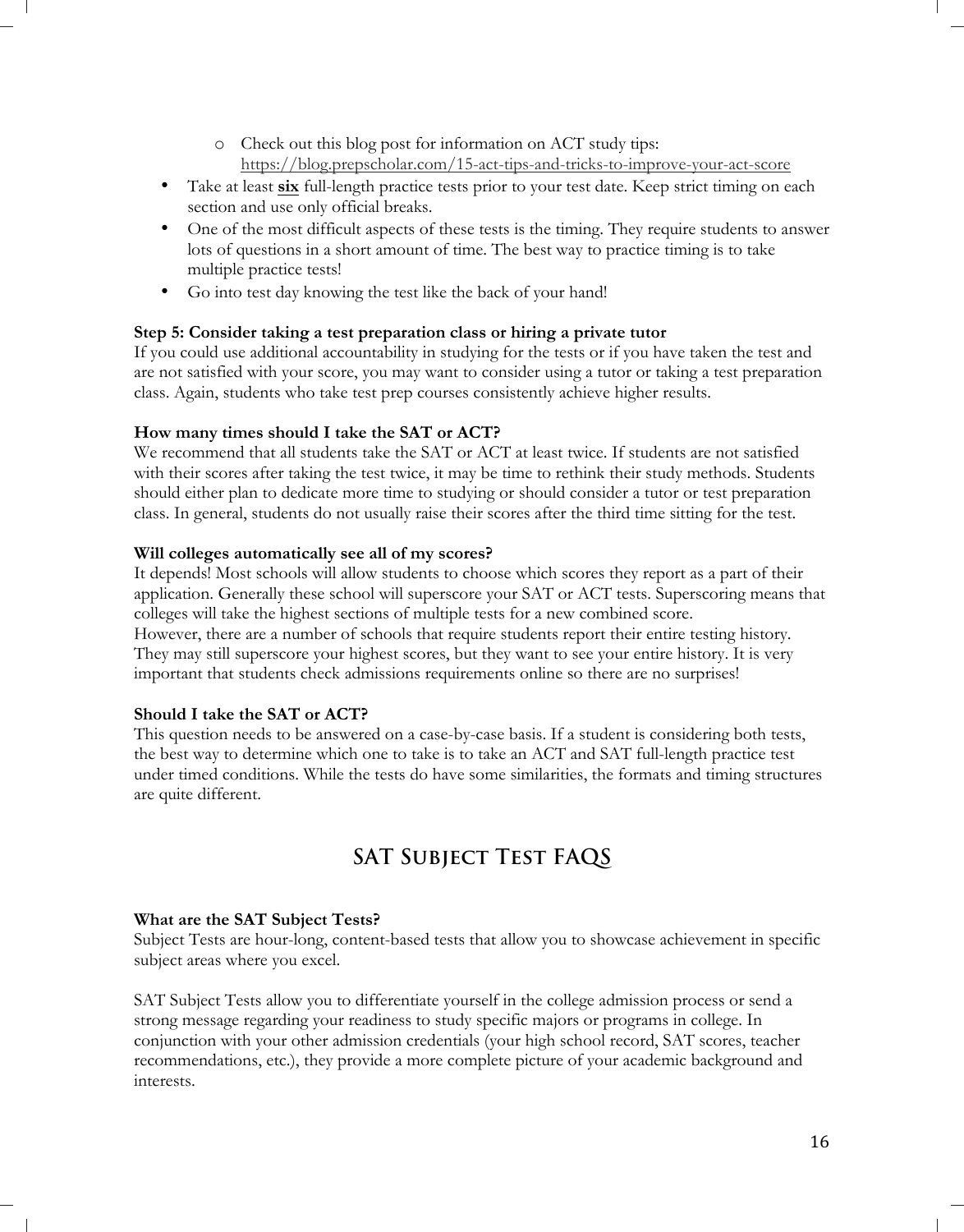Some colleges also use Subject Tests to place students into the appropriate courses. Based on your performance on the test(s), you could potentially fulfill basic requirements or receive credit for introductory-level courses.

### **Should I take an SAT Subject Test?**

It depends! Some colleges require or recommend one or more SAT Subject Tests as part of the application, especially in specific majors or programs of study. The majority of colleges do not require SAT Subject Tests; however submitting a Subject Test with a high score can strengthen your application.

### **Which colleges recommend or require Subject Tests?**

The most selective colleges in the country usually recommend that you submit at least two subject tests. A few of those colleges include Princeton, Stanford, Georgetown, Duke, and Cornell. Check the admissions requirements for all colleges you are interested in to see if they require or recommend Subject Tests.

### **What Subject Test should I take?**

When deciding which Subject Test to take, we recommend that students consider the classes they excelled in. You should choose subjects that you feel confident about. Make this easy on yourself! You will have much greater success if you are already very familiar and at ease with the material you are studying for the test.

You should also consider what you plan to major in while at college. If you know you want to major in Engineering or Math, then it would be wise to take Math Subject Test. If you hope to major in the humanities, then consider the US History subject test. **Some engineering or science programs require that student submit specific subject test scores. Once again, always check the requirements of the schools you are interested in.**

### **How should I study for the tests? Do I even need to study?**

Yes, most definitely study! Even if you are a US History whiz, you should study. What is the best way to study? We suggest small amounts over a substantial period of time. About two months before the test, plan to set aside 20 minutes a day to studying. Purchase a study guide to help you practice. College Board, Princeton Review, Kaplan, and Barron's all make study guides for various Subject Tests.

As the test approaches, increase your daily practice to at least 45 minutes a day. Plan to take at least four timed practice tests. These tests are all multiple choice, content-based tests. The more familiar you are with the material, the better you will do.

#### **What Subject Tests should our students take and when?**

The best time to take a Subject Test is just after you've finished the class for that test. For example, we suggest you take the Chemistry subject test after you take Chemistry in  $10<sup>th</sup>$  grade. However, you can certainly wait to take it later if you want to put in some more time studying.

Below is the table with recommended subject tests that we believe our students can excel in with sufficient preparation: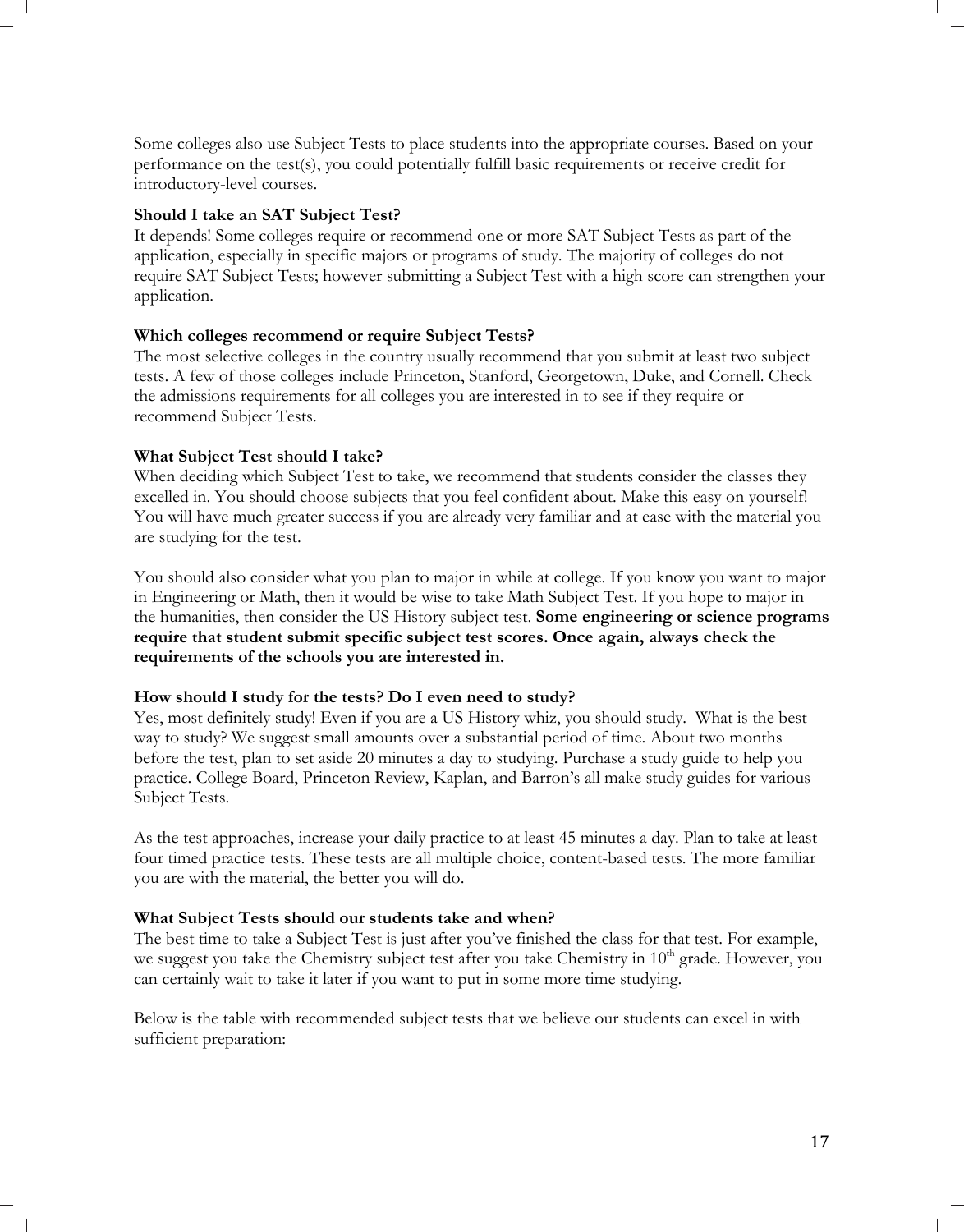| <b>Subject Test</b> | <b>Recommended Testing Date(s)</b>                                                      |
|---------------------|-----------------------------------------------------------------------------------------|
| Latin               | $9th$ grade: June<br>10 <sup>th</sup> grade: August/October/November/December           |
| US History          | $9th$ grade: June<br>10 <sup>th</sup> grade: August/October/November/May/June           |
| Math II             | $10th$ grade: May/June<br>$11th$ grade: August/May/June<br>$12th$ grade: August/October |
| Literature          | $11th$ grade: May/June<br>$12th$ grade: August/October                                  |
| Chemistry           | $10th$ grade: May/June<br>$11th$ grade: August/October                                  |
| Biology (Molecular) | $9th$ grade: June/August<br>$10^{th}$ grade: August/October/November                    |

Please confer with your college counselor when deciding when to take each test. Students may take other Subject Tests, however we recommend that students only take subject tests in areas that they already have significant knowledge. See the following page for a complete list of Subject Tests.

### **When are the tests offered?**

 $\mathbb{I}$ 

 $\Box$ 

The tests are offered throughout the year, but some are offered more than others. Be sure to check the dates online at https://collegereadiness.collegeboard.org/sat-subject-tests/register/test-datesdeadlines.

### **What Subject Tests are offered?**

| <b>Mathematics</b>        | Languages               |
|---------------------------|-------------------------|
| Mathematics Level 1       | Spanish                 |
| Mathematics Level 2       | Spanish with Listening  |
| <b>Science</b>            | German                  |
| <b>Biology Ecological</b> | German with Listening   |
| <b>Biology Molecular</b>  | French                  |
| Physics                   | French with Listening   |
| Chemistry                 | Modern Hebrew           |
|                           | Latin                   |
| <b>English</b>            | Chinese with Listening  |
| Literature Subject Test   | Japanese with Listening |
| <b>History</b>            | Korean with Listening   |
| U.S. History              | Italian                 |
| World History             |                         |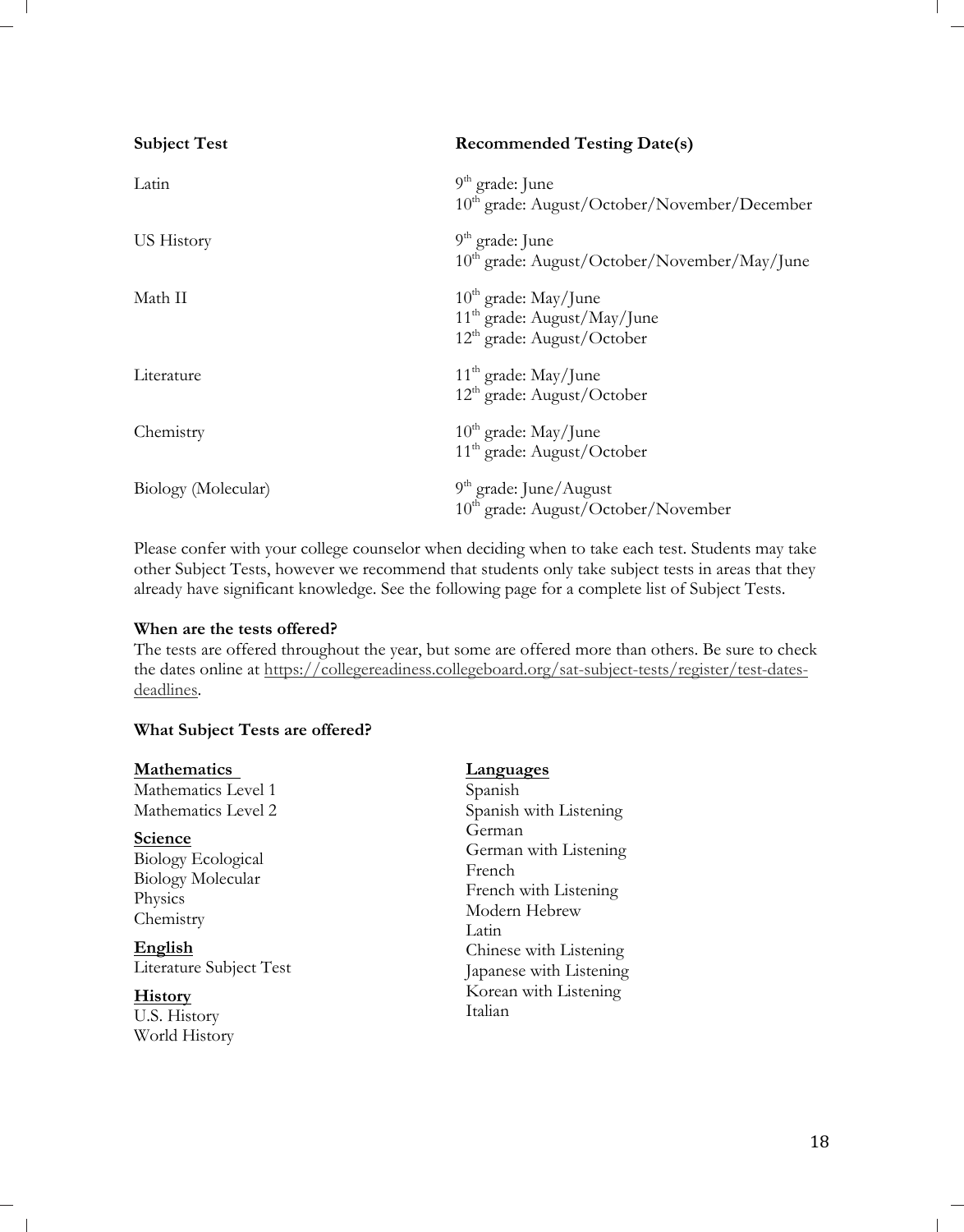### **AP Exam FAQS**

AP (Advanced Placement) Exams are tests offered by the College Board that students generally take after completing an AP courses. Exams are 2-3 hours in length and consist of multiple choice and free response questions.

### **Why doesn't Wilberforce offer AP courses?**

In general, schools that offer AP courses have to tailor the entire course to memorization of the content of the AP exam, along with test-taking strategies. The result, too often, is students who are good at taking a test, but who have not developed a depth of inquiry in the subject or the habits of thinking we hope to inculcate. We believe, along with our partners at Trinity Schools, that the content of our courses, the ideas discussed, the problems worked on, and the formation that happens as a result, are a better use of time, and not worth sacrificing for the sake of an AP exam result.

### **Can Wilberforce students take AP Exams?**

Yes, Wilberforce students can register for AP exams. Any student can register for an exam, even if they haven't taken an AP class. However, students should recognize that they will have to put in significant time outside of class to master materials that our courses do not spend time on. If a Wilberforce student is interested in taking the exam, the first step is to talk with their college counselor to learn more about the tests. Studying for an AP exam should not cut into students' time and ability to study for the SAT or ACT. Students must put a priority on preparing for the SAT or ACT exam. This is the most important test for the college admissions process.

### **What are the benefits of taking AP Exams?**

Students may receive college credit for AP exams (if they receive a certain score) or be able to test out of introductory college classes. However, not all colleges give credit for AP exams. Some colleges use placement exams instead of AP exam results to exempt students from entry-level classes. Individual colleges have different policies regarding AP exam credit, so it is important to read college websites carefully to understand how each school views AP Exams.

#### **Will my student be at a disadvantage if they do not taken an AP Exam?**

No! Students will not be at a disadvantage because we are not an AP School. When colleges review applications, they are most interested in the course rigor displayed on the transcript. If a school offers AP courses, students need to take AP classes in order to demonstrate they are taking the most rigorous courses offered in that subject. However, with schools that do not offer AP's, such as ours, colleges measure academic rigor based on the specific courses offered. Our courses and our curriculum are among the most challenging in the United States. Our school profile explains and substantiates the rigor of our courses.

### **What AP Exams are offered?**

You can find a complete list of AP courses here: https://apstudent.collegeboard.org/apcourse. AP exams are offered for all courses. If students are interested in an AP exam, they should choose those they already have a high level of proficiency in.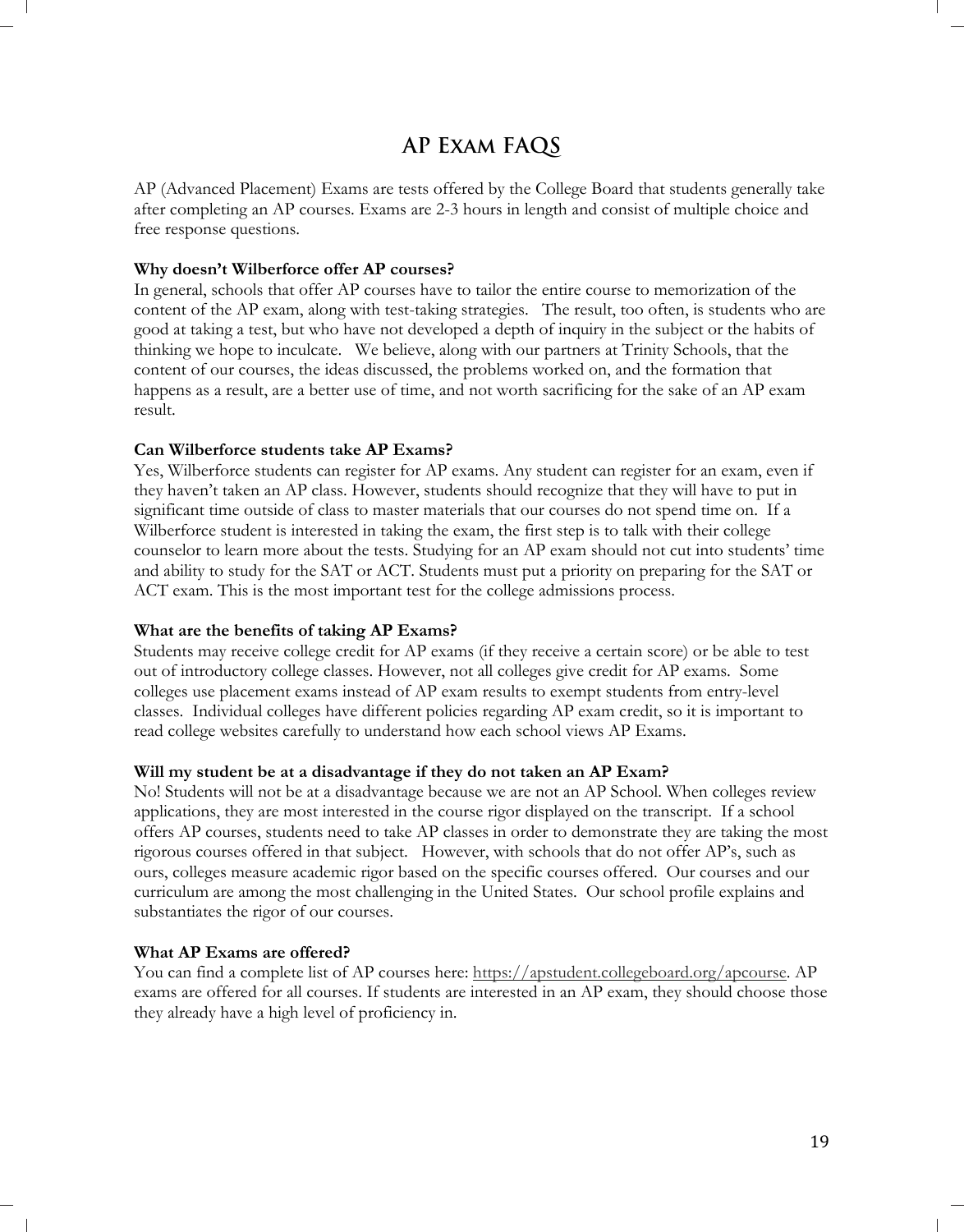### **When are AP Exams given?**

All AP exams are given during the month of May. Students must register through their college guidance counselor.

### **Accommodations for Standardized Tests**

Students may receive accommodations for the PSAT, SAT, ACT, SAT Subject Tests, or AP Tests if they have a documented service plan or receive accommodations in class. In order to request accommodations, contact the College Guidance Counselor well in advance of upcoming test dates. Accommodations requests can often take up to 7 weeks for approval.

For information on the accommodations process for all College Board tests (PSAT, SAT, Subject Tests, AP Tests) see: https://www.collegeboard.org/students-with-disabilities.

For information on the accommodations process for the ACT see: http://www.actstudent.org/regist/disab.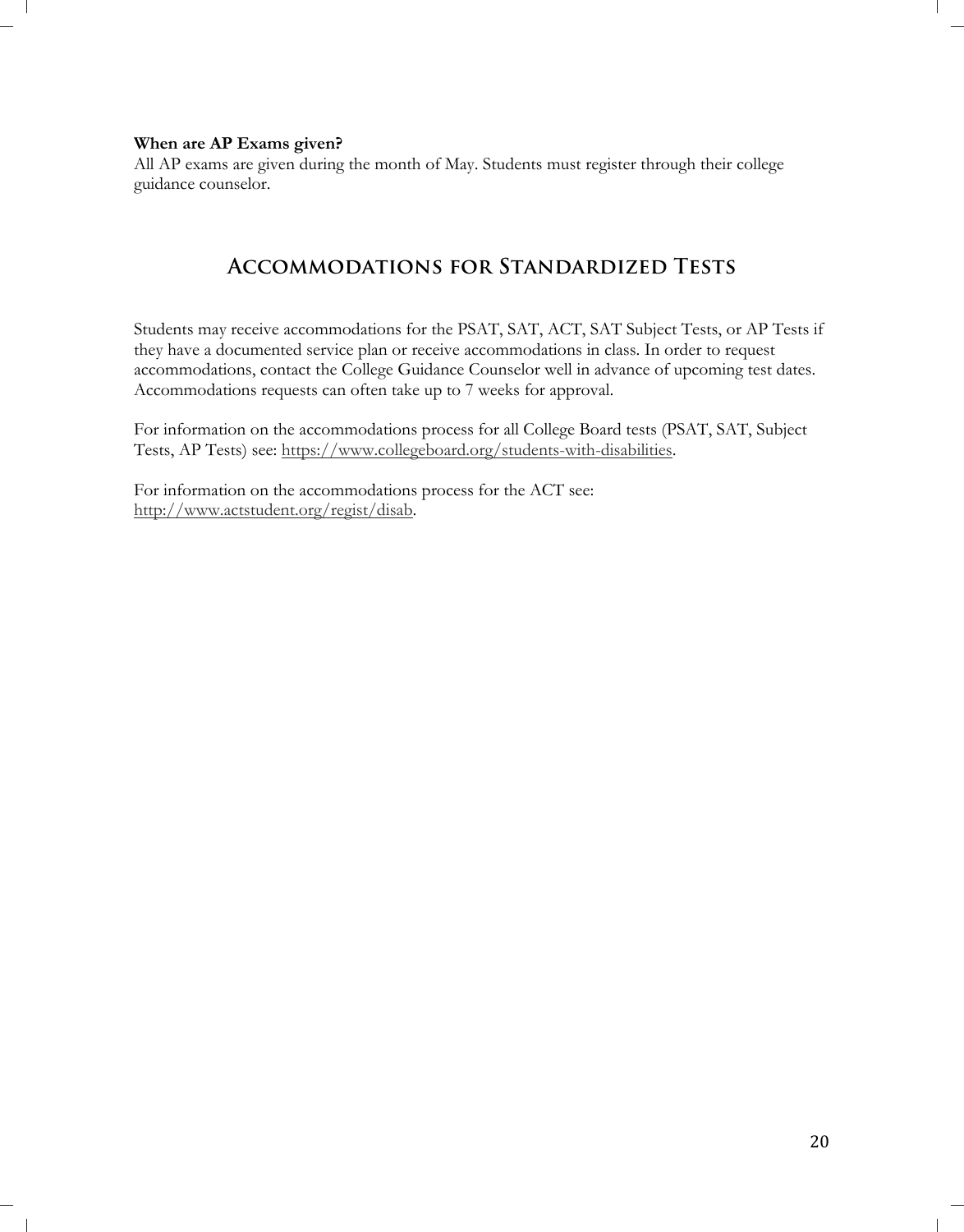### **Admissions Deadlines**

One of the more confusing aspects of college admissions is understanding the various admissions deadlines terminology. Not only are the terms themselves confusing, but some colleges use similar terms to mean different things! Once again, this undermines the point that it is essential to read through the admissions process for each college a student applies to very carefully. Do not assume anything.

Most colleges offer an early admission program, usually termed Early Decision (ED), Early Action (EA), or Restrictive/Single Choice Early Action (REA). The deadlines to apply under these programs usually fall between October 15 and November 15. Students who apply under these programs will receive earlier notification of decision (usually by December). However, there are some major differences between the programs outlined below. All colleges will offer Regular Decision (RD) deadlines that usually fall between January 1 and March 1.

**Early Decision**: Early Decision (ED) is an application process by which you commit to enrolling to a certain college if you're admitted. You might hear people refer to Early Decision as a "binding" plan. This means that you can apply to other colleges but only one can be marked as your Early Decision college. If admitted to your Early Decision college, you are **committing** to attend that college and you must withdraw your applications from all other colleges.

**Early Action:** Early Action (EA) is an application process by which you apply and receive a decision much earlier than the Regular Decision notification date. However, unlike Early Decision (ED), Early Action is "non-binding." In other words, if accepted by a college under the Early Action plan, you have no obligation to enroll and will have until May 1st to consider the offer and confirm enrollment.

**Restrictive Early Action:** Restrictive Early Action (REA), also referred to as Single Choice Early Action, is an application process similar to Early Action. You apply early and receive a decision much earlier than the Regular Decision notification date. However, under most REA plans, you cannot apply to any other schools under an Early Action plan (usually with the exception of state schools). If you are accepted, you have until May 1st to consider the offer and confirm enrollment. It is **not** binding.

**Regular Decision:** Regular decision (RD) is an application process under which you apply by a specified date and receive an admission decision in a clearly stated period of time (usually during the month of March). If accepted by a college under this plan, you will have until May 1st to consider the offer and confirm enrollment.

### **Will my chances at admission improve if I apply Early Decision or Early Action?**

Applying early certainly signals to colleges that you are serious about your desire to attend, however it is difficult to say with certainty that it will improve your chances for admission. Statistically, applying Early Decision (ED) does increase a student's chance of admission, because the student is committing to that college if accepted. However, colleges' admissions standards do not change whether a student is applying early or not. Applying early will not give a student a significant leg up if the rest of their application is below admission standards. If students are interested in applying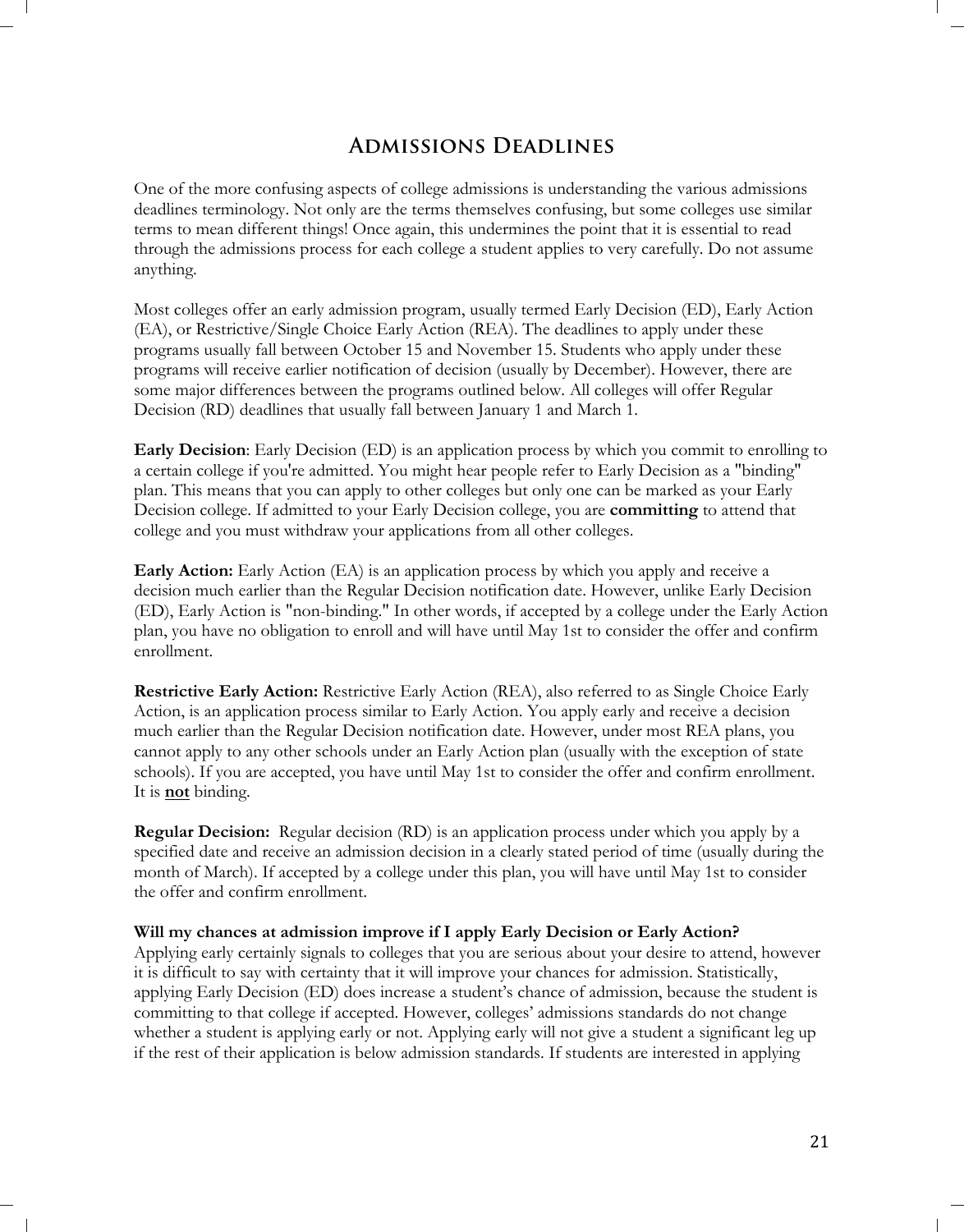early, it is in their best interest to finish their standardized testing by the end of junior year. Students should meet with their college guidance counselor to discuss their application timeline.

### **12th Grade Calendar and Application Overview**

### **Calendar Overview:**

- Begin the Common Application in August or during the Application Boot Camp.
- Write your college essays; submit them to Mrs. Antlitz at least two weeks prior to the deadline to proofread each one.
- Meet with Mrs. Antlitz regularly (about every two weeks) until your college applications are complete.
- Finalize your college application list.
- Create a master calendar of all important dates and deadlines.
- Schedule fall visits to colleges.
- Continue to update Guided Path throughout the year.
- Research and apply for scholarships. Many scholarships from colleges do not require a separate application, but some do! Make sure you know the deadlines.
- Take the SAT, ACT, and Subject Tests, if needed.
- Complete applications and send them to colleges.
- Request that a transcript be sent to each college. If a college requires a mid-year transcript, request that it be sent also.
- Send all standardized test scores to colleges.
- Complete the Free Application for Federal Student Aid (FAFSA).
- Complete the CSS Profile, if necessary.

### **Application Components:**

- The College Application Form / The Common Application
- Official Transcripts
- Secondary School Report (SSR) *counselor report, includes counselor recommendation*
- Teacher / Additional Recommendations
- $Essay(s)$
- Activities Resume *usually completed on the application form*
- Standardized Test Scores

### **Components mailed/sent electronically by The Wilberforce School to colleges:**

- An official Wilberforce School profile (see Appendix for sample profile)
- A completed Secondary School Report
- The student's academic transcript
- The college counselor's recommendation
- Copies of the two teacher recommendations (if submitted to the College Guidance Office)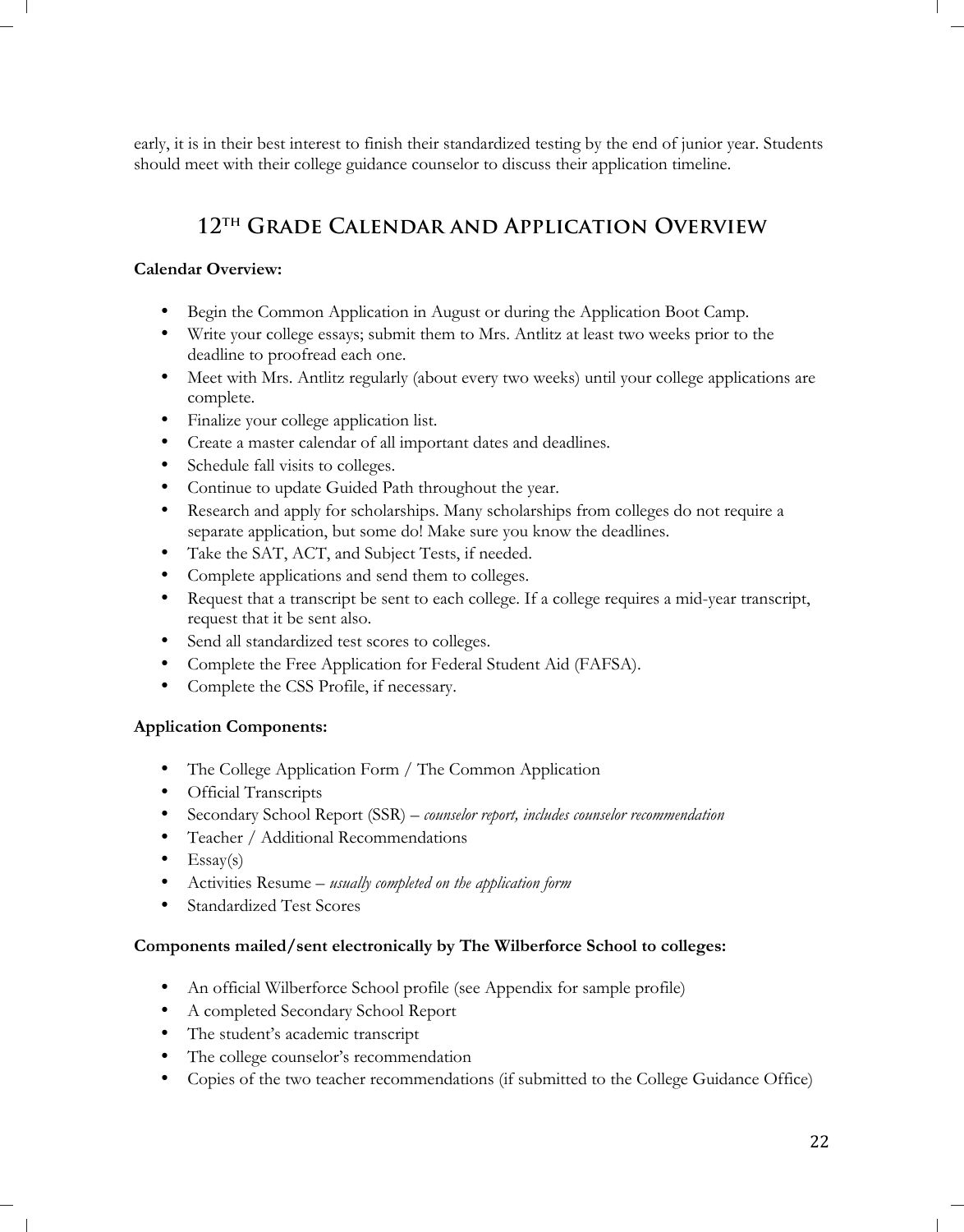### **12th Grade College Application Procedures**

Prior to submitting "SEND" on any college applications, you must follow the application procedures below.

- 1) Meet with your college counselor in early September to discuss your college list and application plans
- 2) Update Guided Path to reflect your final college list and application deadlines
- 3) Submit the *College Application Checklist* (see Appendix II) and final essay drafts to Mrs. Antlitz by the required deadlines listed below (or earlier):
- 4) Deadlines to submit application pieces to Mrs. Antlitz:

Application Deadline: **November 1 Submission Deadline to College Guidance: October 18** 

Application Deadline: **November 15 Submission Deadline to College Guidance: November 1** 

Application Deadline: **December 1 Submission Deadline to College Guidance: November 16** 

Application Deadline: **December 15 Submission Deadline to College Guidance: November 30** 

Application Deadline: **January 1 or later Submission Deadline to College Guidance: December 7** 

- 5) Mrs. Antlitz will review students' application essays and activities and return any edits to the student. She will let them know whether their application is ready to submit or not.
- 6) Mrs. Antlitz will email students and copy parents to let them know when their transcripts and recommendations have been submitted.

The earlier students submit materials to Mrs. Antlitz, the better! This is NOT the time for procrastination.

### **Submitting Standardized Test Scores:**

Submitting standardized test scores is your responsibility. Some colleges allow students to self-report standardized test scores. For a complete list of these colleges see: https://www.compassprep.com/self-reporting-test-scores/. For all other colleges, students must submit test scores directly from the College Board or ACT. Students can do this through their online student accounts.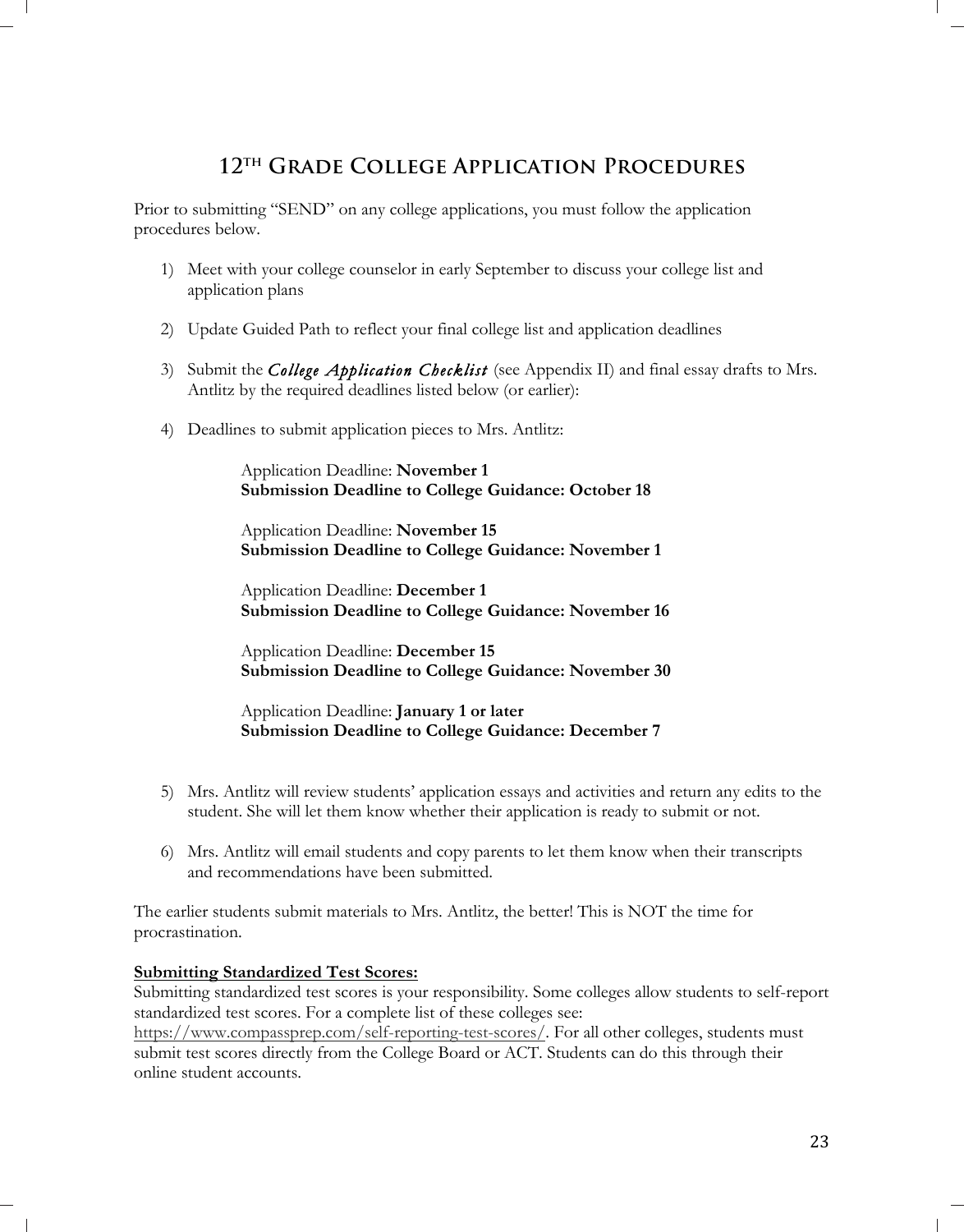### **12th Grade College Counseling Calendar**

### **Summer 2018**

- Visit Colleges
- Study for the SAT / ACT / Subject Tests
- Continue to research colleges and work on your college application list
- Research and begin applying for scholarships.
- Study for the SAT/ACT.
- Register for fall standardized testing.

### **August 2018**

- August 1: Common Application Opens complete a draft once available
- Schedule any fall visits to colleges
- College Application Boot Camp, August 20 August 23
- *August 25: SAT date*

### **September 2018**

- *September 8: ACT date*
- Update Guided Path!
- Meet with Mrs. Antlitz to discuss your college list and application plans. Continue meeting with Mrs. Antlitz every two weeks until your college applications are submitted.
- Follow up with all teacher recommenders (you should have asked them in May!)
- Work on your application and essays
- Apply for scholarships
- Use Guided Path or create your own calendar of dates and deadline stay organized!

### **October 2018**

- Finalize your college list and update Guided Path
- *October 6: SAT date*
- October 1: FAFSA and CSS Profile Open
- **October 18**: Deadline to submit College Application Checklist to Mrs. Antlitz if applying for **November 1** deadline
- *October 27: ACT date*
- Apply for scholarships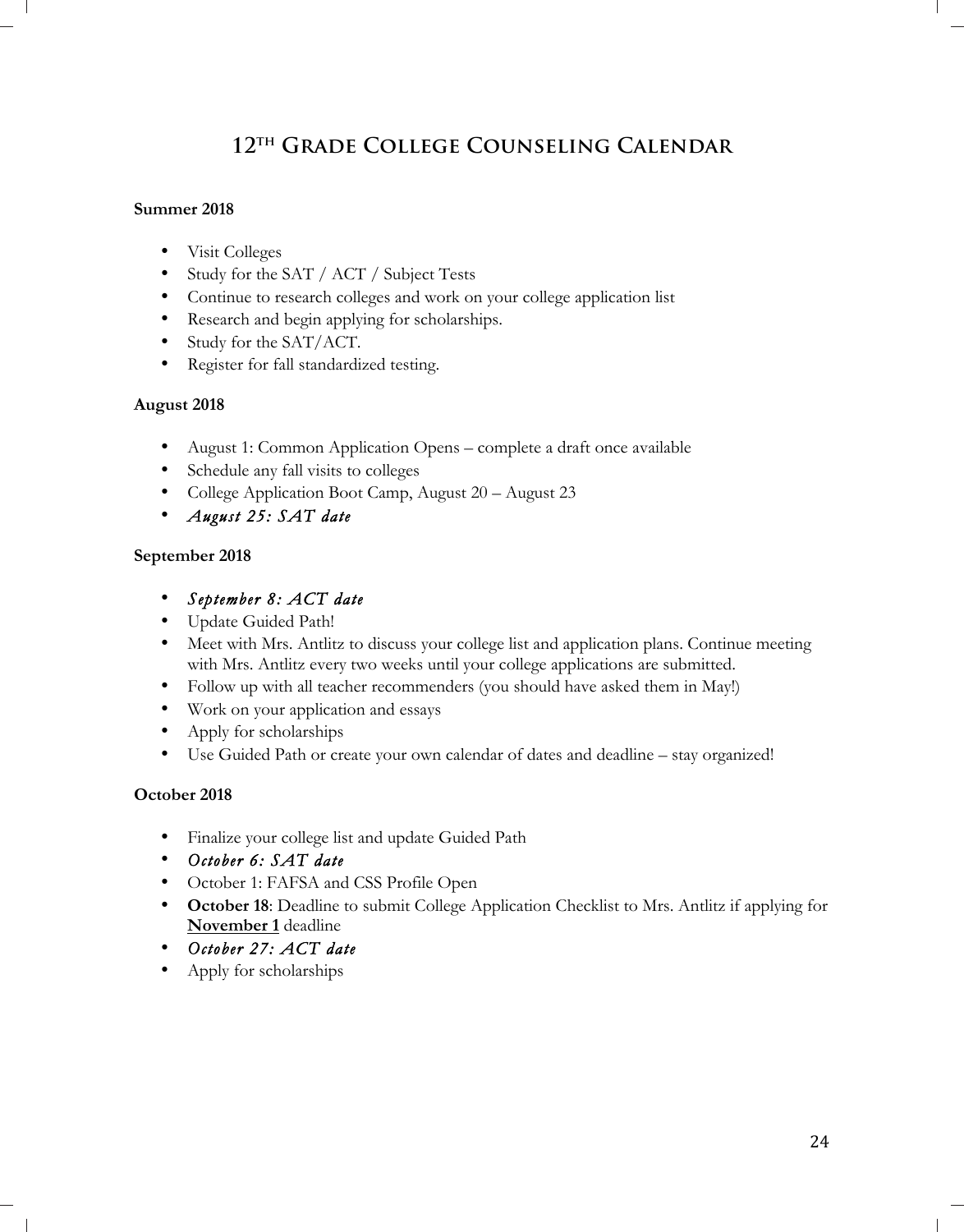### **November 2018**

- **November 1:** Deadline to submit College Application Checklist to if applying for **November 15** deadline
- **November 16:** Deadline to submit College Application Checklist to if applying for **December 1** deadline
- *November 3: SAT Date*
- If asking Senior Year teachers, ask them for recommendations
- **November 30:** Deadline to submit College Application Checklist if applying for **December 15** deadline

### **December 2018**

- *December 1: SAT date*
- *December 8: ACT date*
- **December 7:** Deadline to submit College Application Checklist if applying for **January 1 or later** deadline

### **January – April 2019**

- Wait for decisions
- Let Mrs. Antlitz know where you have been admitted/rejected Update Guided Path
- Compare financial aid offers. Determine what your out-of-pocket cost will be to attend each school
- Schedule visits to colleges to which you were admitted

### **May 2019**

• May 1: National Candidates Reply Date – Deadline to commit to a college. Let the other colleges to which you were admitted know that you will not be attending.

### **June 2019**

 $\overline{\phantom{a}}$ 

• June 3: Graduate!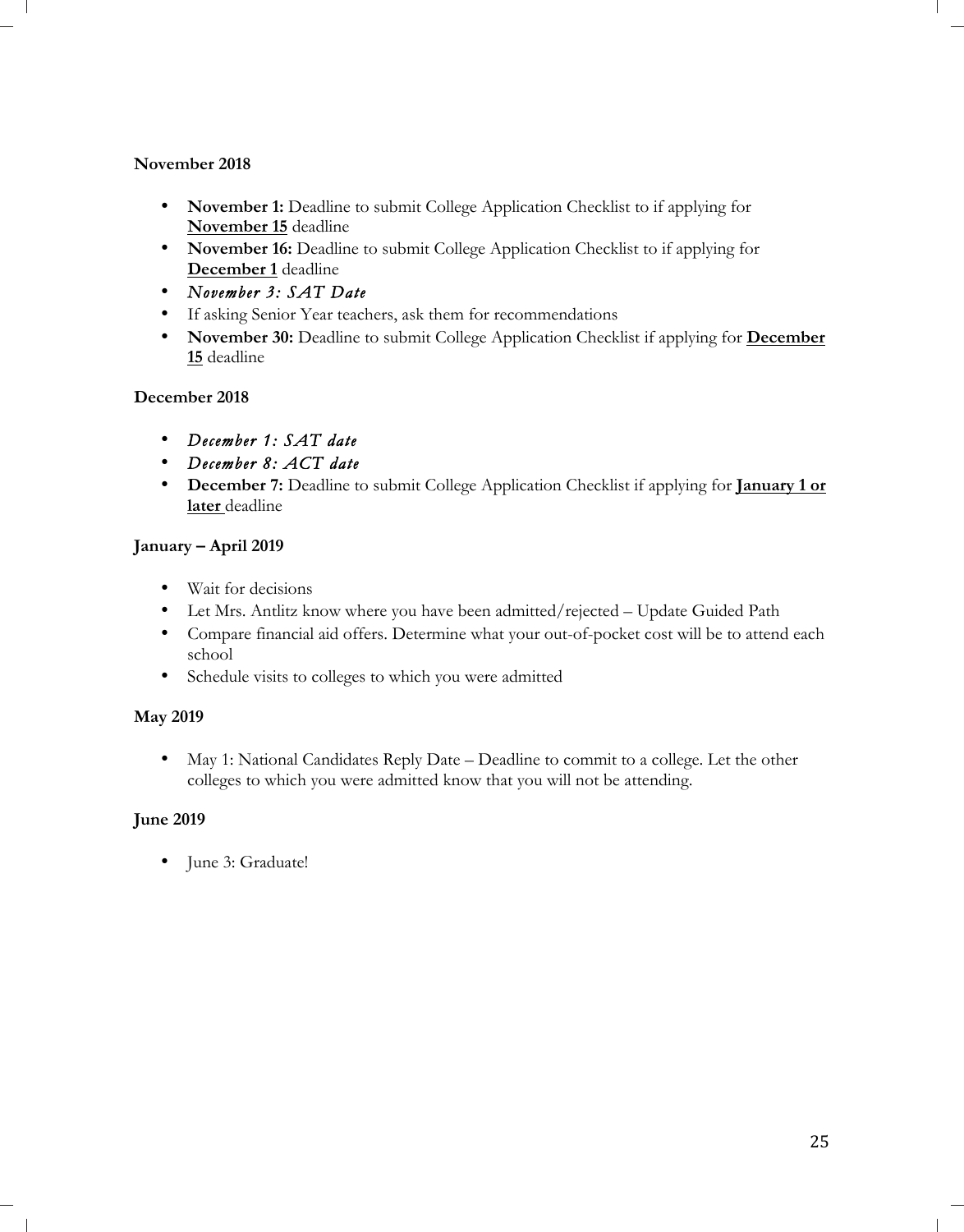### **College Admissions Terminology**

**ACT** – A standardized test used by college admissions officers to evaluate prospective students. The test has four sections: English, Math, Science, and Reading and is scored out of 36 points. All fouryear colleges accept the ACT. You can learn more at www.actstudent.org.

**Advanced Placement (AP)** – A program coordinated by the College Board whereby high schools offer college-level courses with specific curricula in a large number of academic fields. Participating students have the option of taking an AP exam at the end of the course to demonstrate knowledge and potentially earn college credit.

**Bachelor's Degree** – A diploma earned after successfully completing a required course of study at a college or university. The degree usually takes four years and is abbreviated B.A. (Bachelor of Arts) or B.S. (Bachelor of Science).

**Candidates Reply Date Agreement (CRDA) –** An agreement many colleges follow that gives applicants until May 1 to accept or decline offers of admission. This agreement gives students time to get responses from most of the colleges they have applied to before deciding on one.

**Class Rank** – A student's place based on a rank ordering of students in a class by grade point average (GPA). (Note: The Wilberforce School does not rank students.)

**Common Application** – An online application for admission that is accepted by nearly 500 participating US universities. It can be accessed online at www.commonapp.org. Some colleges also require a school-specific supplementary form.

**Concentration** – A specific focus in an area of studies that is a subset of (or related to) your major.

**Core Curriculum** – A group of specially designed courses in the humanities, arts, social sciences, and sciences designed to give students a strong foundation in general education.

**Deferral** – A decision by a college to delay a final response to an Early Action or Early Decision application until the regular decision cycle.

**Early Action (EA)** – An option to submit your applications before the regular deadlines. When you apply early action, you get admission decisions from colleges earlier than usual. Early actions plans are not binding, which means that you do not have to enroll in a college if you are accepted early action. Some colleges have an early action option called EA II, which has a later application deadline than their EA plan. Most EA plans allow students to apply by November 1 or November 15 and receive an admission decision by December 15.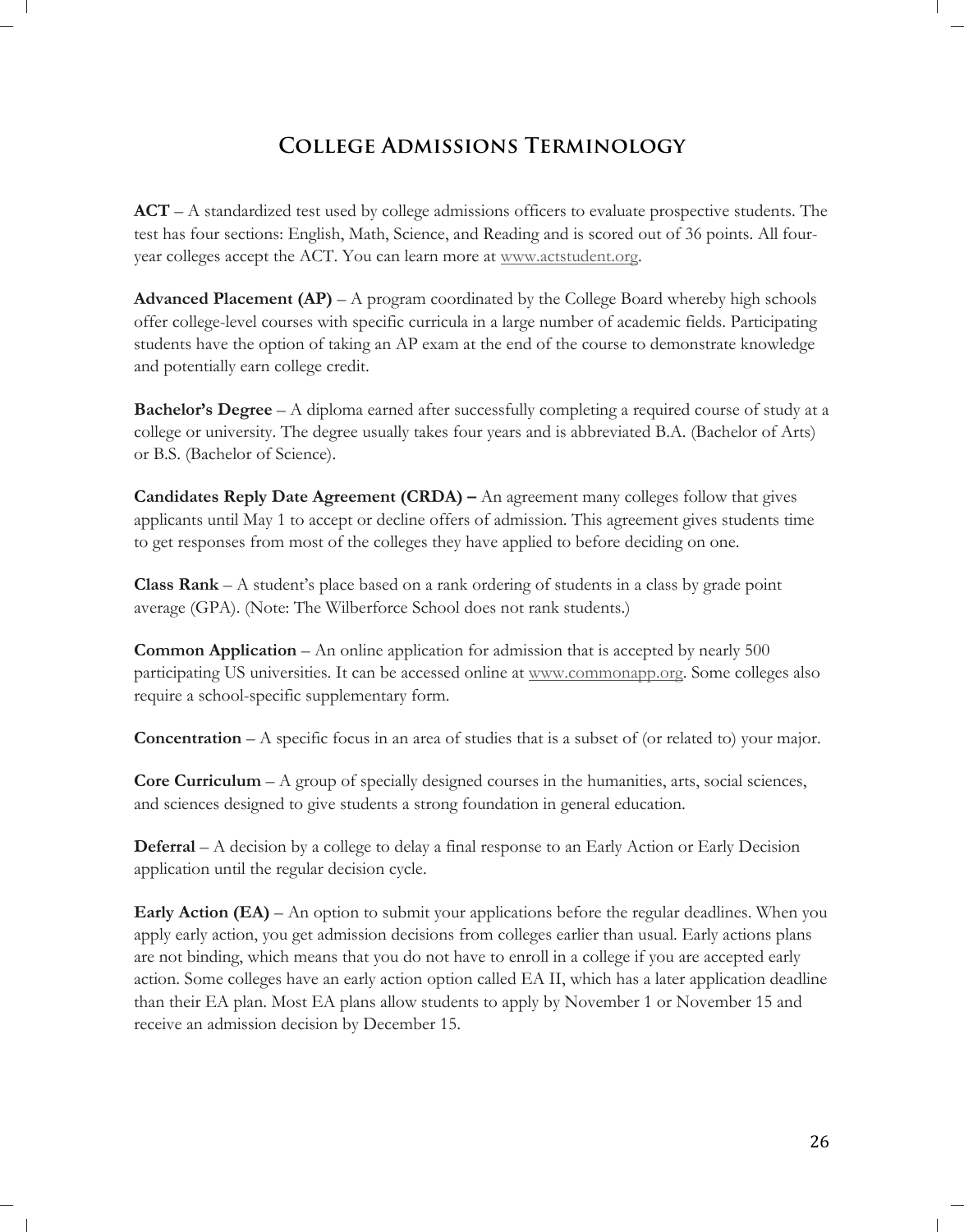**Early Decision (ED)** – An option to submit an application to your first-choice college before the regular deadline. When you apply early decision, you get an admission decision earlier than usual. Early decision plans are binding. You agree to enroll in the college immediately if admitted and offered a financial aid package that meets your needs. Some colleges have an early decision option called ED II, which has a later application deadline than their regular ED plan. Most ED application plans allow students to apply by November 1 or November 15 and receive an admission decision by December 15.

**FAFSA** – Abbreviation for Free Application for Federal Student Aid, which is used to determine eligibility for federal financial aid.

**General Education (Gen Ed) Requirements** – Courses selected from several divisions required for a college degree. These are usually completed during the first two years of college, before moving on to focused course work in major or minor areas.

**Liberal Arts** – An academic program that includes the sciences, social sciences, languages, arts, and mathematics, as distinguished from professional or vocational programs that focus on training for careers such as engineering, business, and nursing.

**Major** – The subject in which a student concentrates to earn a degree. For example, biology majors will have a degree in biology. Note: there are no set majors for prelaw, dental, medicine, and veterinary degrees - graduate work is necessary for each of these disciplines.

**Minor** – A secondary area of concentration, which may or may not be required by an institution.

**Need-Blind Admission –** A policy of making admission decisions without considering the financial circumstances of applicants. Colleges that use this policy may not offer enough financial aid to meet a student's full need.

**Regular Decision** – An application option that involves applying by a late fall or early winter deadline in exchange for an admission decision the following spring.

**Rolling Admission** – An application option by which colleges review and make decisions about applications as they are received. The application cycle usually opens in early fall and may extend into the spring or until the freshmen class is filled.

**SAT** – The most widely taken standardized test for college admission. The test contains three parts: writing, critical reading, and math and is scored out of 2400 points. You can learn more at http://sat.collegeboard.org/home.

**SAT Subject Test** – SAT Subject Tests are standardized tests used to demonstrate proficiency or knowledge in one of 20 specific subject areas. You can learn more about SAT Subject Tests athttp://professionals.collegeboard.com/testing/sat-subject.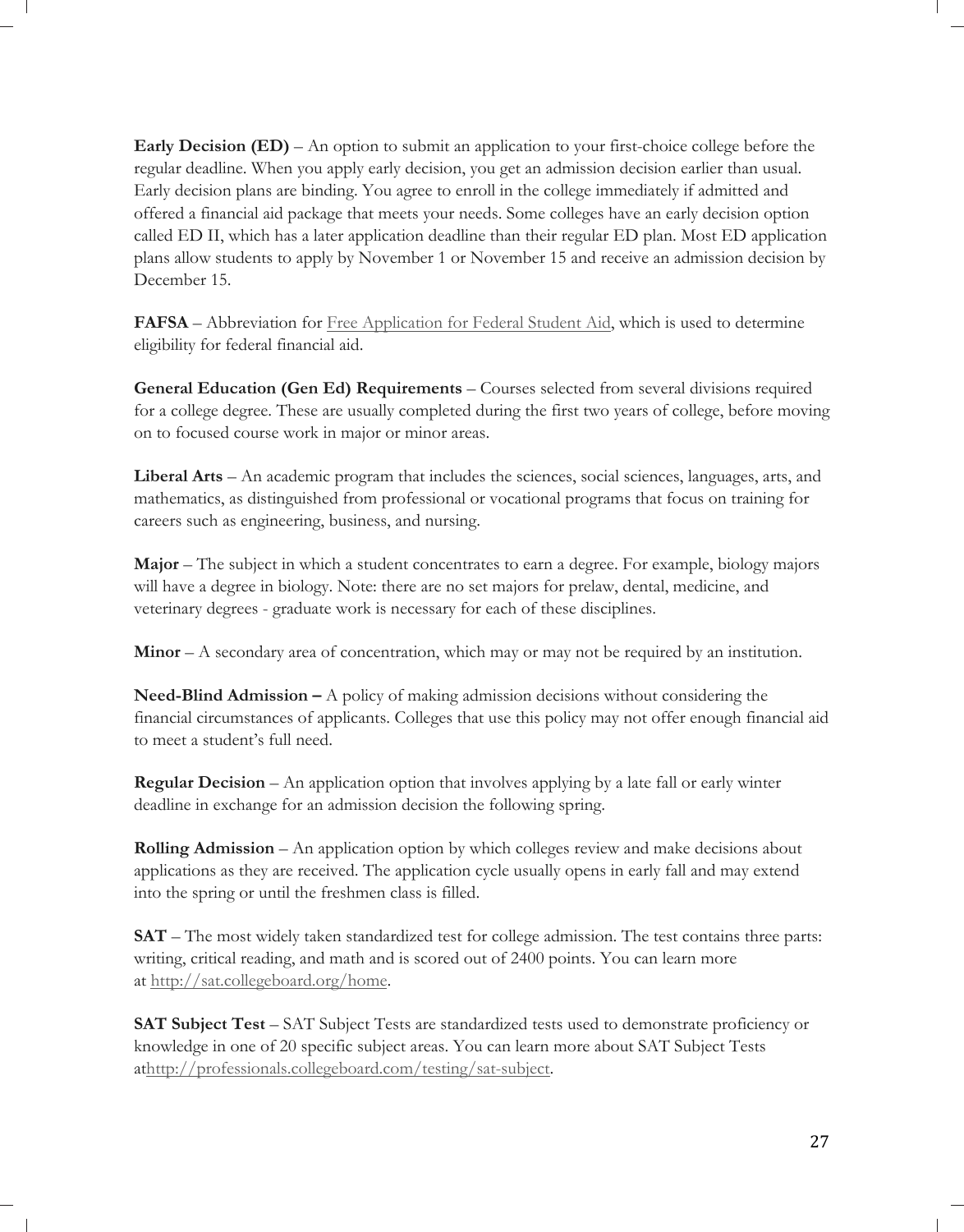**Student:Faculty Ratio** – The number of professors per number of students at a college or university. For example, if a college had 2,400 students and 100 full-time professors, the student:faculty ratio would be 24:1.

**Transcript** – A copy of a student's cumulative record, requested by all colleges and universities for admission purposes.

**Undergraduate** – A college student who has not yet received a Bachelor's Degree.

**Waitlist** – A group of students held in reserve after a college makes its admissions decisions. If openings occur, students on the waitlist may be offered admission.

**Yield** – The percentage of students offered admission to a college who subsequently enroll.

### Source: http://blog.ivywise.com/blog-0/bid/132382/College-Admissions-Terminology

Definitions sourced from *The Truth About Getting In* (Katherine Cohen, Hyperion); *Admission Matters* (Springer, Reider, Franck, Jossey-Bass)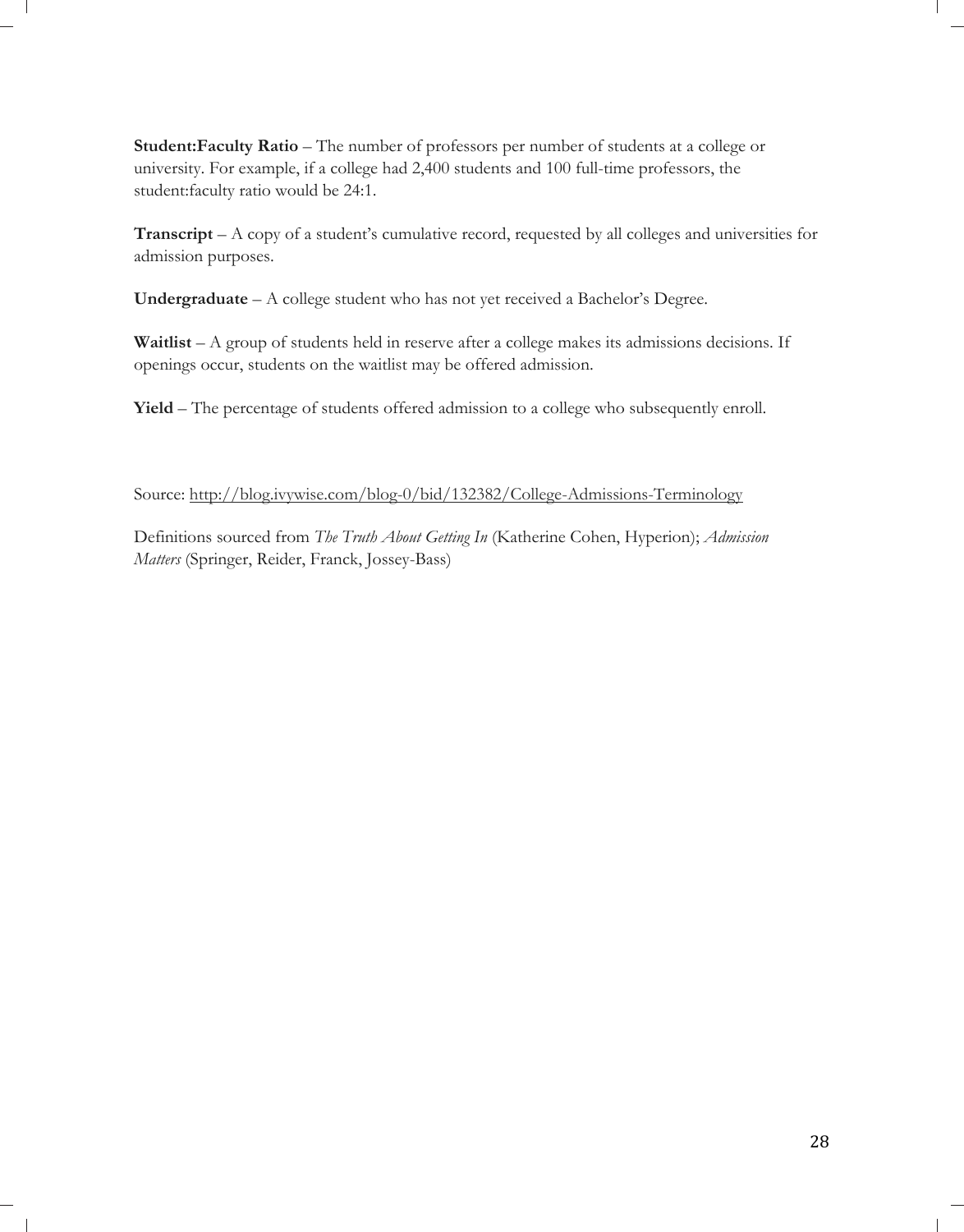# **Appendix I**



## **Teacher Recommendation Questionnaire**

Student: \_\_\_\_\_\_\_\_\_\_\_\_\_\_\_\_\_\_\_\_\_\_\_\_\_ Teacher: \_\_\_\_\_\_\_\_\_\_\_\_\_\_\_\_\_\_\_\_\_\_\_\_\_\_\_

Deadline of First Application (If Known) \_\_\_\_\_\_\_\_\_\_\_\_\_\_\_\_\_\_\_\_\_\_\_\_\_\_

*To the student*: If requested to do so by your teacher, please thoughtfully complete this form and return it to your teacher. Typed answers are preferred. You may type your answers on a separate piece of paper and attach them.

1) What was it about your experience in my class or your interactions with me that lead you to request a letter of recommendation?

2) What do you believe were your strengths in my class that you would like me to highlight (please use specific examples, if possible)?

3) Were their any projects or essays you completed in my class of which you are particularly proud?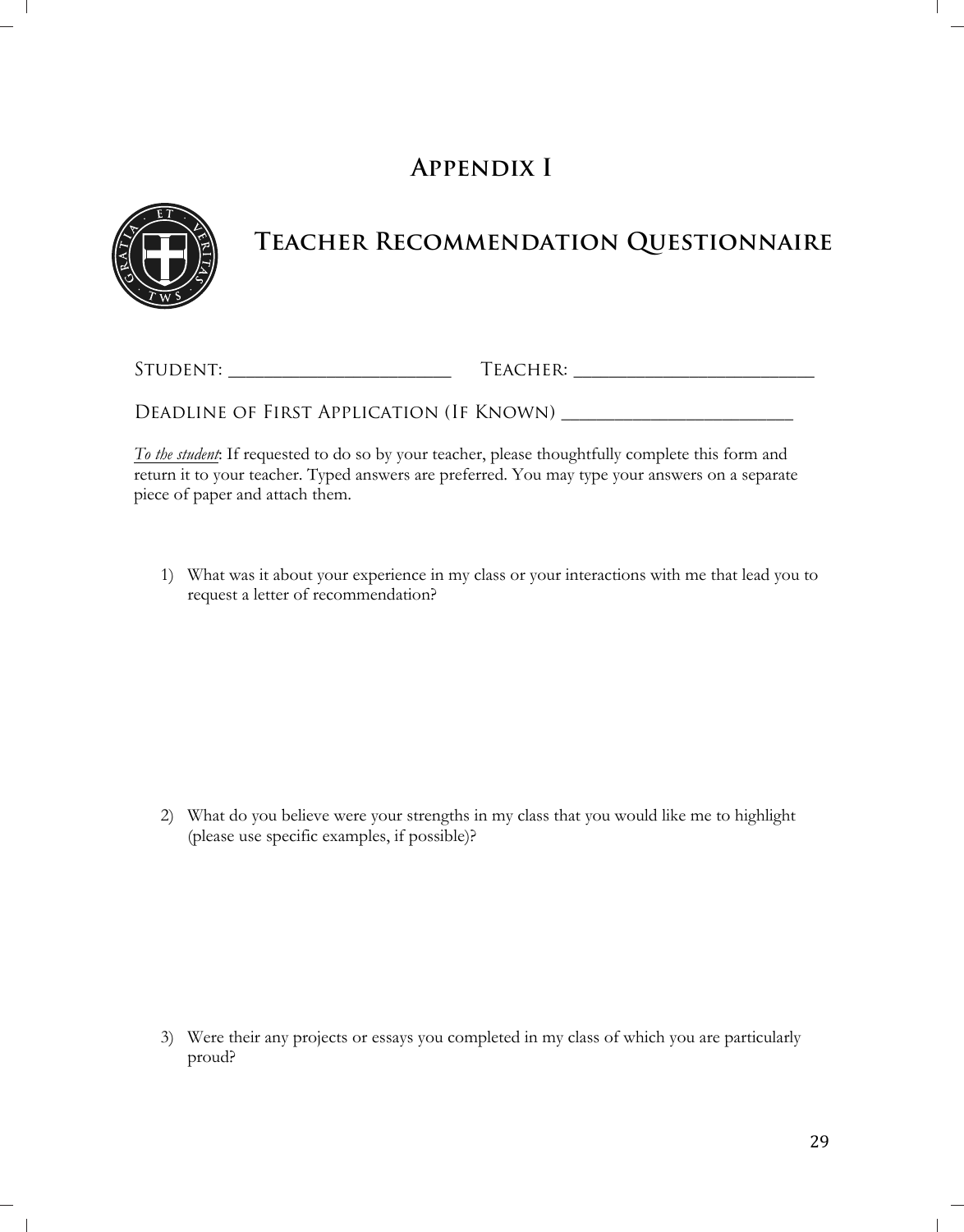4) How did you see yourself grow in my class?

 $\perp$ 

 $\blacksquare$ 

5) Is there any additional information that you would like to me know that would help me write a strong recommendation for you?

6) List the colleges you are applying to, their application deadlines, and a brief explanation as to why they interest you.

 $\overline{1}$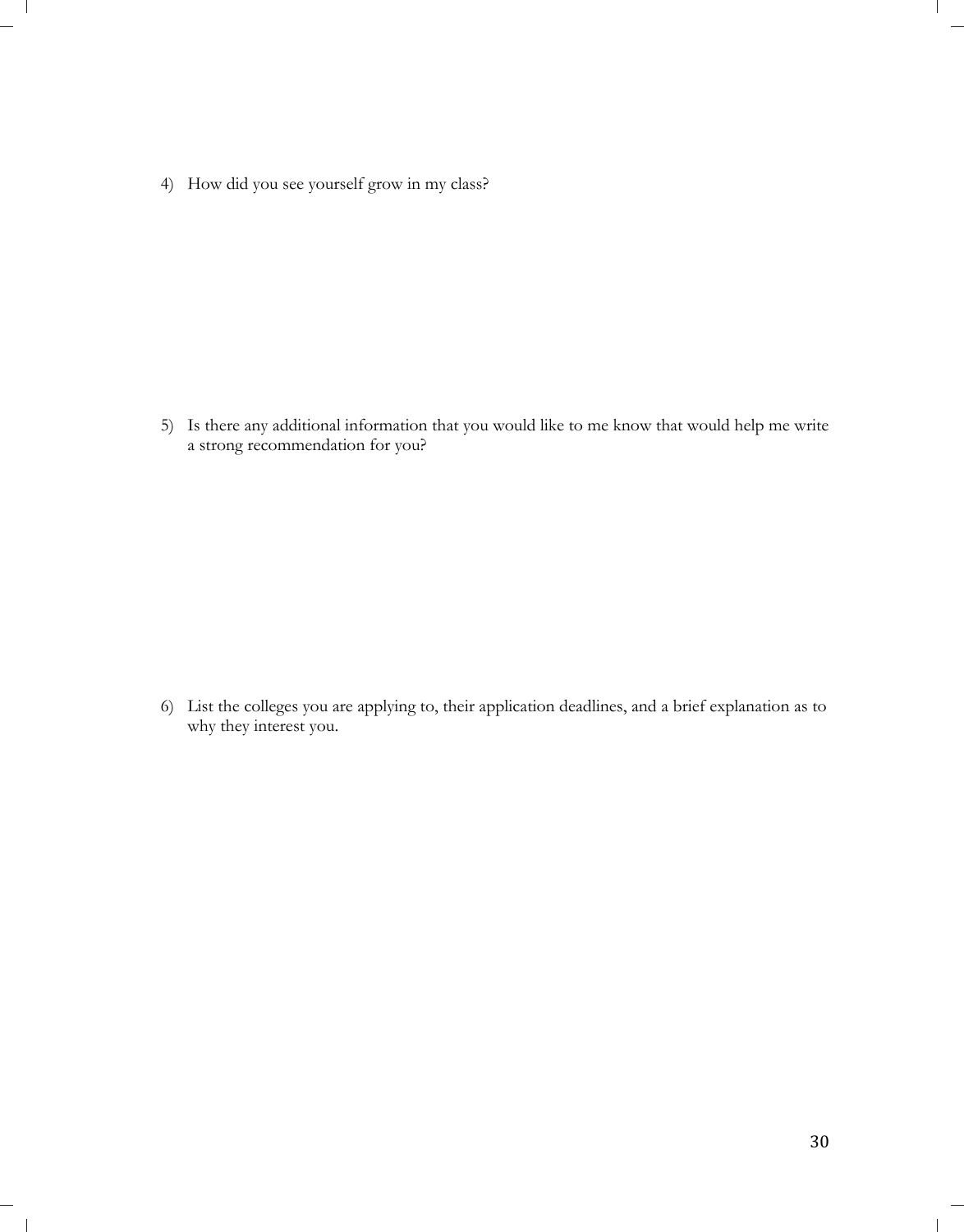# **Appendix II**



This checklist must be submitted to your college counselor at least two weeks prior to your college deadline. If you have a January 1<sup>st</sup> deadline or later, you must submit this checklist by December  $7<sup>th</sup>$ . *Please submit one checklist per college application.*

| <b>Circle Application Type:</b><br>Common App / Coalition App / Institution App / Scholarship                                                                 |
|---------------------------------------------------------------------------------------------------------------------------------------------------------------|
| I have requested teacher recommendations from __________________________________                                                                              |
| I have completed my application                                                                                                                               |
| I have sent my SAT or ACT scores to the college OR Self-Reported scores (if<br>allowed)                                                                       |
| If applying through an institutional application, I have attached a Secondary<br>School Report (SSR) for my counselor to complete (or sent it electronically) |
| If applying ED, I have signed my ED binding agreement                                                                                                         |
| If transcripts need to be mailed, please include the address of the admissions<br>office:                                                                     |
|                                                                                                                                                               |
|                                                                                                                                                               |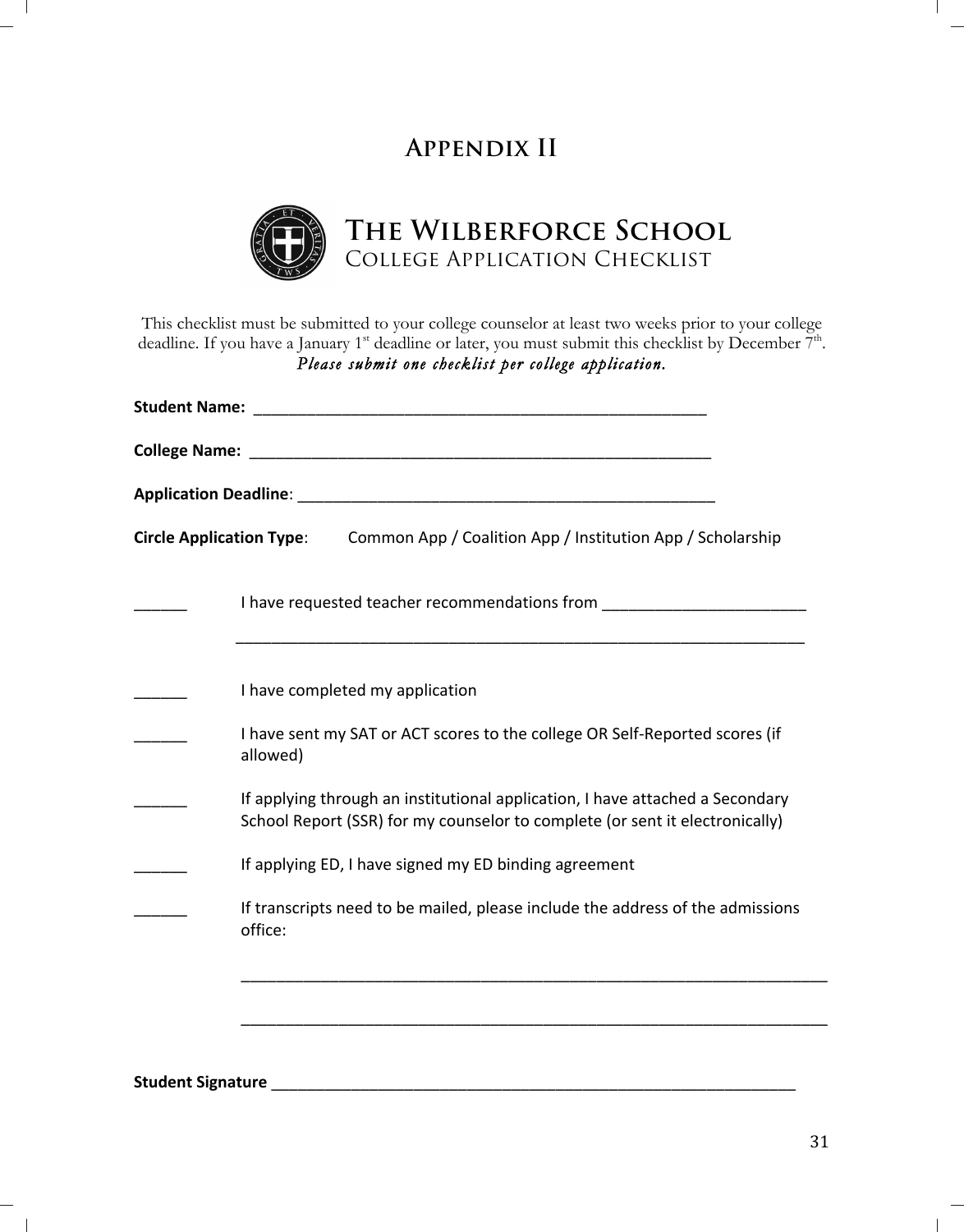

# The Wilberforce School A Classical Christian School in Princeton, NJ

Howe Whitman Jr., *Head of School* Leo Yoon, *Head of Upper School* Karen Ristuccia, *Academic Dean*  Susan Antlitz, *College Guidance Counselor susan.antlitz@wilberforceschool.org* 

99 Clarksville Rd Princeton Jct, NJ 08550 Tel (609) 924-6111 Fax (609) 924-6995 School Code: 311264 www.wilberforceschool.org

The Wilberforce School is accredited by The Middle States Association and is a Trinity Member School.

### **Mission and Method**

The mission of the Wilberforce Upper School is to impart basic ordered knowledge about the world and to train students in foundational intellectual skills and qualities of mind and heart, so that they might be of use to God in the wise care and governance of his creation and in the building of His kingdom. We accomplish this by establishing a culture marked by the discovery of truth, the practice of goodness, the creation of beauty, the development of intellectual and aesthetic habits of the mind, and cultivation of servant leadership. The Wilberforce Upper School is a community of learners engaged in the rigorous exploration of reality, the free and disciplined exchange of ideas, and active participation in the fine arts.

### **Curriculum**

The Wilberforce School cultivates whole persons: intellectually, socially, physically, and spiritually. Knowing that our students are stewards of their minds and hearts, we invite them to engage in the Great Conversation; they study written texts, musical scores, paintings, and sculpture to ask and answer questions, to provide springboards for creativity, and to set standards for excellence. Learning in community, whether around the seminar table or in the laboratory, is a hallmark of our classes. In every class at Wilberforce, students not only analyze and evaluate but also reflect and respond. They apply habits of responsible stewardship, gentle justice, and self-discipline to their scholarship, their sports, and their service.

**As a Trinity Member School we provide an Honors/AP level curriculum for all students**: every course offering - from Humane Letters starting in Grade 9 to multivariable calculus taught in Grade 12 represents academic depth and challenge. Though we operate according to a different educational philosophy than AP or IB, the courses compare favorably in terms of rigor. For instance, each student who completes our curriculum has done the following:

| Humanities                             | Math/Science                          | Fine Arts                            |
|----------------------------------------|---------------------------------------|--------------------------------------|
| Written at least 30 analytical essays  | Learned the topics covered in the AP  | Studied the fundamentals of acting   |
| and three substantial research papers. | Calculus BC class, in addition to     | the technical aspects of staging a   |
|                                        | linear algebra, Newtonian mechanics   | performance. The student has acted   |
|                                        | and electromagnetism.                 | and helped put on both a one-act     |
|                                        |                                       | play and a full-length production.   |
| Mastered the art of disciplined        | Used calculus and physics to write    | Studied two years of vocal music and |
| discussion through participation in    | graphical user interfaces (GUIs) with | theory. Performed in four public     |
| seminar classes that met 10 hours per  | MATLAB, modeling physical             | formal choral concerts.              |
| week for four years.                   | phenomena and solving complex         |                                      |
|                                        | problems.                             |                                      |
| Read many of the greatest literary     | Investigated science through 100+     | Analyzed art works, ranging from     |
| and philosophical works in the         | hours of hands on laboratory work.    | pre-historical to contemporary, and  |
| Western canon. It is normal to have    |                                       | learned to produce art in a spectrum |
| one hour of reading per night.         |                                       | of styles and media.                 |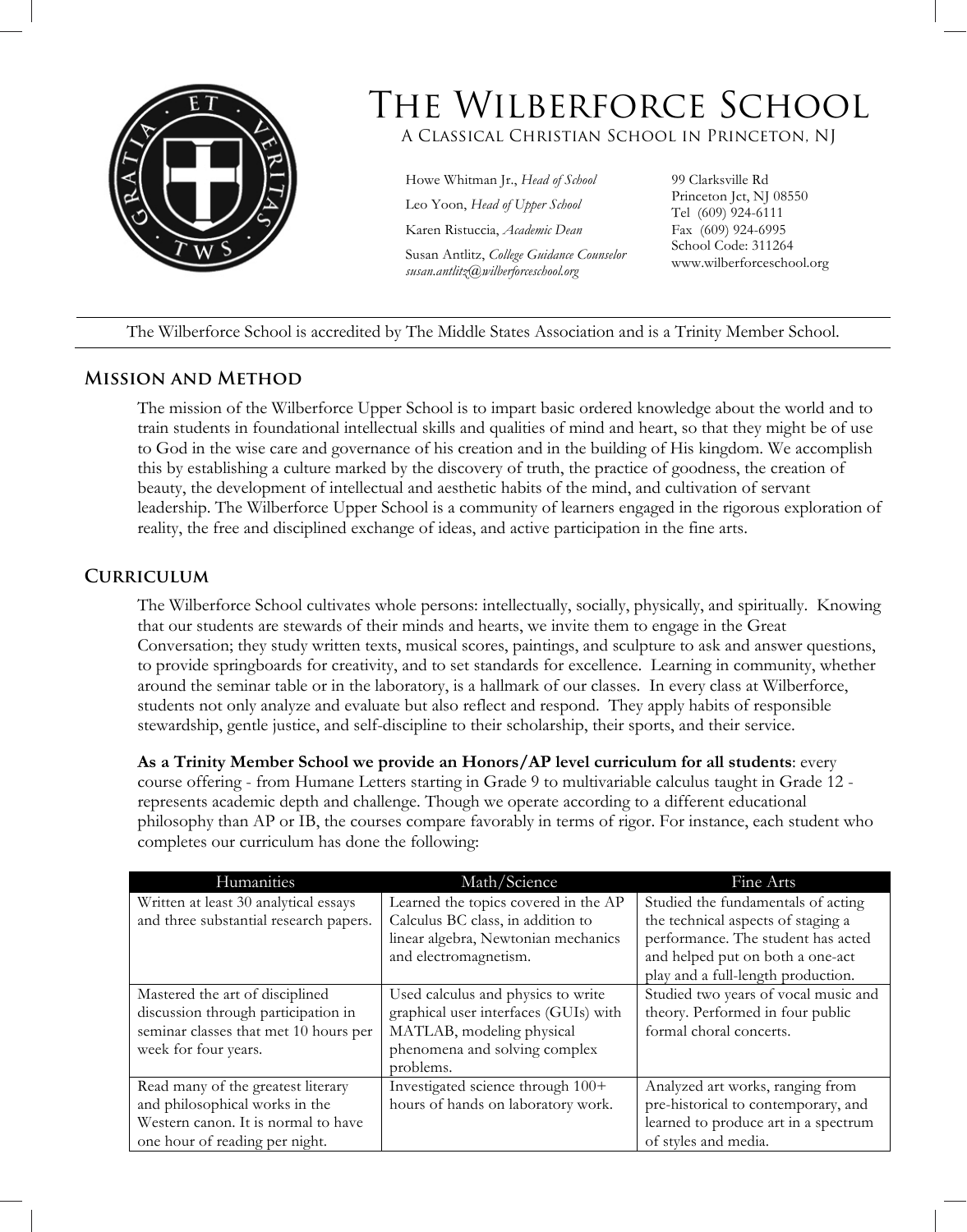### **Humane Letters Seminars, Mathematics and Science**

These courses account for four hours of instruction each day and serve as the backbone of The Wilberforce School curriculum.

### Humane Letters Seminar

In the Humane Letters Seminar, students conduct an integrated study of literature, history, philosophy and theology by reading and discussing original texts and source documents and by writing essays about issues which emerge from their study. Historical lectures supplement the discussions.

Freshman Humane Letters is dedicated to the study of American history and literature. Although a textbook supplies some of the historical narrative, the main focus is on reading original documents. For examples, students carefully study the Declaration of Independence, the U.S. Constitution and selections from The Federalist Papers. The reading list also includes works by Stephen Crane, Mark Twain, Harper Lee, Willa Cather, Upton Sinclair, Frederick Douglass and others.

Sophomore Humane Letters focuses on European history and literature. Students study political works by Hobbes, Locke, Rousseau, Engels and Marx. They read literature by T.S. Eliot, Jane Austen, George Orwell, Charles Dickens and Dostoevsky.

Junior Humane Letters focuses on major works of Greek literature and philosophy, including works by Homer, Aeschylus, Sophocles, Thucydides, Plato and Aristotle, as well as early Christian works by Augustine and Athanasius.

Senior Humane Letters focuses on medieval and modern literature and philosophy. Seniors read a wide range of authors, including Aquinas, Dante, Descartes, Montaigne, Hegel, Marx, Dostoevsky, James Agee, Raymond Carver, Wallace Stevens and Flannery O'Connor.

### **MATHEMATICS**

The goal is proficiency in both the theoretical understanding and the practical use of mathematics. The curriculum equips students to use mathematics effectively as a tool in understanding other disciplines, brings them to a comprehension of the substance and structure of mathematics, and prepares them for further study at a higher level. The program emphasizes advanced algebra, trigonometry, precalculus and calculus. Seniors study advanced topics in single- and multi-variable calculus, linear algebra, and discreet mathematics. Beginning calculus in junior year allows students to apply calculus to physics. Rather than seeing math as a hoop to jump through, we hope our students come to see the beauty of mathematics and find inspiration leading to a lifetime love of mathematics and its applications.

### **SCIENCE**

Our object is to cultivate a mindset of wonder and inquiry into how the universe works, and to equip students with foundational disciplines of biological, chemical and physical science. Freshmen study biology, and sophomores learn the principles of organic and inorganic chemistry. The program culminates with two years of physics, which integrates calculus and MATLAB programming into the course. First-semester juniors take a course in MATLAB, a first year engineering programming language, in which they learn to create graphical user interfaces (GUIs) that solve particular classes of problems in science or mathematics. Second-semester juniors take a course focused on the fundamentals of Newtonian mechanics. Covering heat, electromagnetism, light, relativity and quantum physics, the senior physics course builds on junior physics, math and computing. The integration of physics, calculus and MATLAB is a hallmark of our program, which equips them both with a way of thinking, and with a toolkit for competent work in college and graduate level STEM disciplines.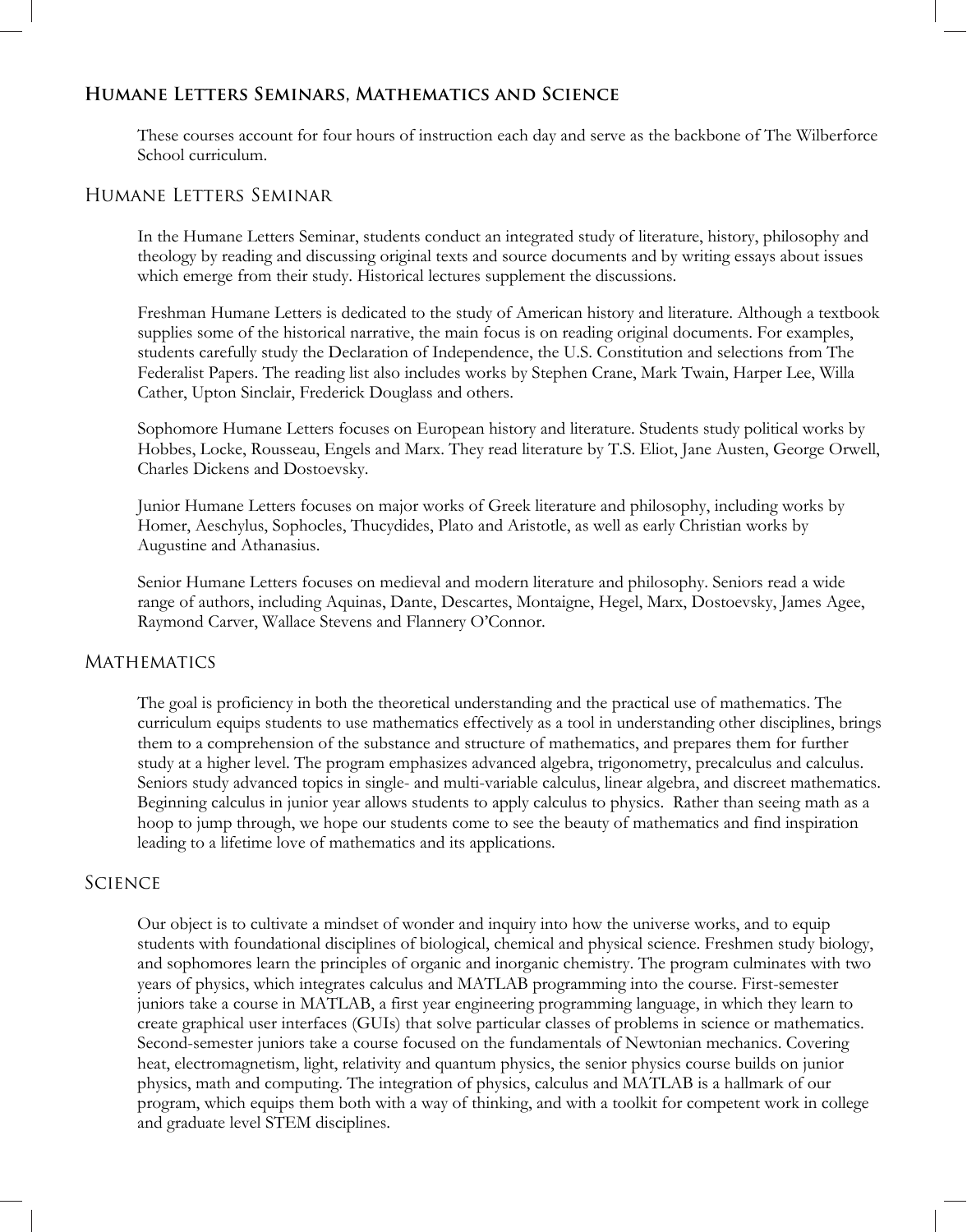### **Course Schedule**

All students take the same curriculum, unless otherwise noted on the transcript. The only exception is modern language during the sophomore through senior years. A student may choose Mandarin or Spanish.

| Freshman                        | Sophomore           | Junior                     | <b>Senior</b>               |
|---------------------------------|---------------------|----------------------------|-----------------------------|
| Humane Letters 1                | Humane Letters 2    | Humane Letters 3           | Humane Letters 4            |
| Biology                         | Chemistry           | Physics 1                  | Physics 2                   |
| Geometry / Precalculus A        | Precalculus $B/C$   | MATLAB Programming         | MATLAB Programming          |
| Latin III or Classical Roots of | Modern Language 1   | Calculus                   | Multivariable Calculus      |
| the English Language            | Old Testament       | Modern Language 2          | <b>Advanced Math Topics</b> |
| History & Creeds of the         | Art $2 /$ Music $2$ | New Testament              | Modern Language 3           |
| Church                          |                     | Art 3 / Dramatic Theatre I | Art 4 / Dramatic Theatre 2  |
| Art $1 /$ Music $1$             |                     |                            | Theology Colloquium         |

### **Grading Scale**

The grading scale follows the normal 4.0 system, with the addition of an A+ for exceptional work.

| $A+=4.33$  | $B+=3.33$  | $C+=2.33$      | $D = 1.00$ |
|------------|------------|----------------|------------|
| $A = 4.00$ | $B = 3.00$ | $C = 2.00$     | $F = 0.00$ |
| $A - 3.67$ | $B - 2.67$ | $C_{-} = 1.67$ |            |

### Class Rank

Due to the small size of classes and the rigor of The Wilberforce School's curriculum, class rank would be misleading in most cases. Therefore, The Wilberforce School does not rank its students.

### School and Community

The Wilberforce School is a Pre-Kindergarten through 12<sup>th</sup> grade school located in central New Jersey, a populous and fast-paced community. Our school draws students from twenty miles in all directions.

| <b>Student Body</b>         | Pre-Kindergarten through High School<br>Upper School ( $9th - 12th$ grade)<br>$12th$ Grade Class | 208<br>65<br>20 |
|-----------------------------|--------------------------------------------------------------------------------------------------|-----------------|
| <b>Upper School Faculty</b> | 13 full-time, 8 part-time                                                                        |                 |
| <b>Faculty Degrees</b>      | 7 doctorate degrees, 8 master's degrees, 6 bachelor's degrees                                    |                 |

### **College Visitations**

The Wilberforce School welcomes college representatives. To make an appointment to visit the school or meet with interested students, please contact Susan Antlitz at (609) 454-3137 or at susan.antlitz@wilberforceschool.org.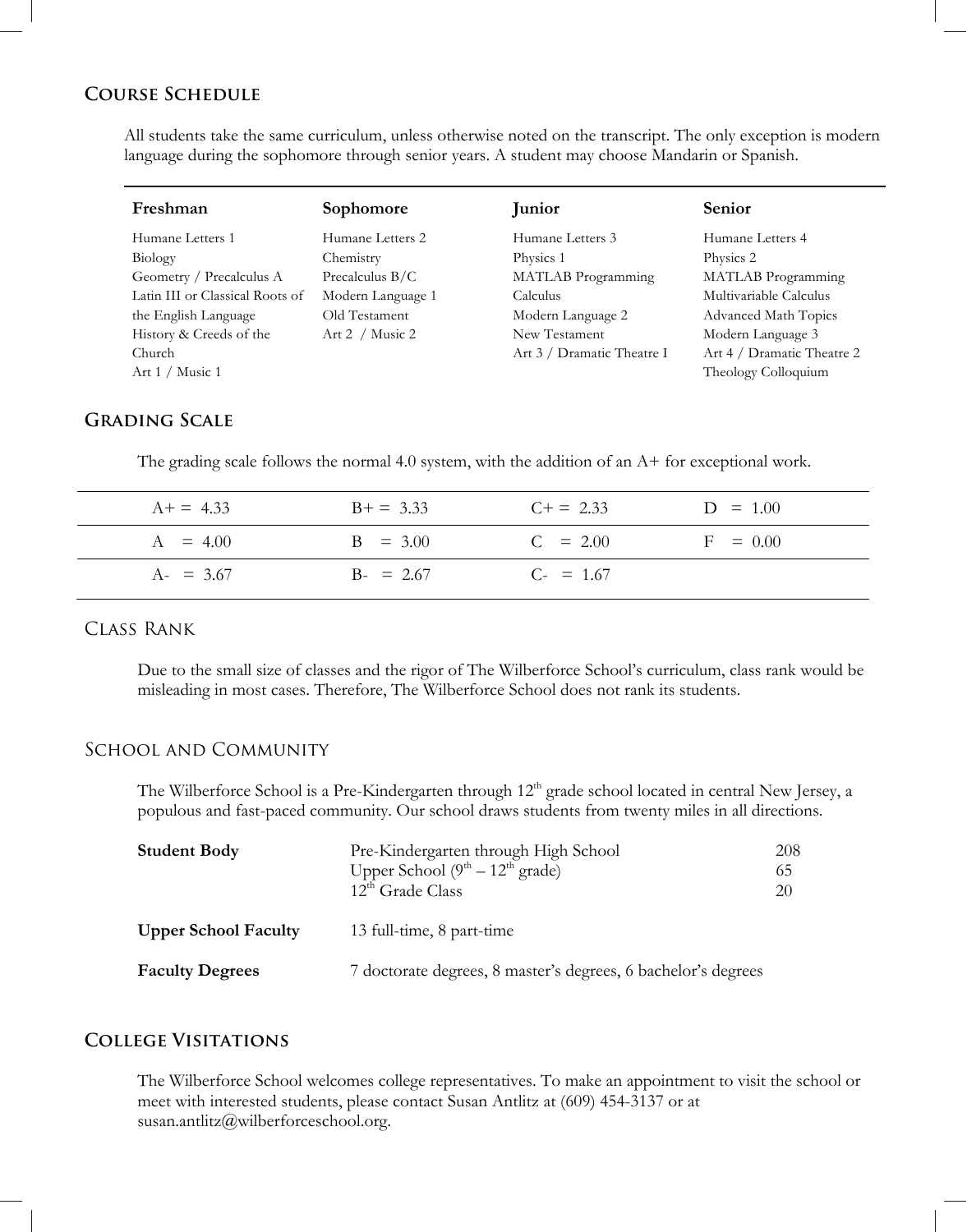

### **Standardized Test Results**

The Wilberforce School opened its high school in the fall of 2014. Our first senior class of seven students graduated in June 2017. The following test scores are taken from the class of 2018 and the class of 2019.

| Class of 2018 & 2019 SAT Averages |      | Class of 2018 & 2019 ACT Averages |    |  |
|-----------------------------------|------|-----------------------------------|----|--|
| Reading & Writing                 | 688  | English                           | 31 |  |
| Math                              | 673  | Math                              | 27 |  |
| Total                             | 1361 | Reading                           | 30 |  |
|                                   |      | Science                           | 26 |  |
|                                   |      | Composite                         | 29 |  |

### **Class of 2017 & 2018 College Acceptances**

Allegheny College (2) Baylor University Honors Program \*Biola University, Torrey Honors Institute Bowling Green State University Calvin College Christopher Newport University College of the Holy Cross College of William & Mary, James Monroe Scholars & St. Andrews Joint Degree Program Colorado School of Mines Colorado State University \*Davidson College Earlham College Eastern University (2) Elmira College \*Embry-Riddle Aeronautical University Elizabethtown College Elon University Evangel University Fairleigh Dickinson University George Mason University Gettysburg College Gordon College \*Gordon College, A.J. Gordon Scholars Program Grove City College Hillsdale College \*Houghton College, Six Year Medical Program James Madison University (2) Kean University Louisiana State University Loyola University Maryland \*Messiah College (2) Niagara College \*North Carolina State Patrick Henry College (2) Pennsylvania State University Purdue University Roanoke College Rosemont College \*Rowan University (3) Rutgers University (3) Rutgers University Engineering Honors Program Southwestern University St. John's College Stockton University \*Stony Brook University \*Temple University \*The College of New Jersey \*University of Delaware (2) University of Georgia Honors Program \*University of Notre Dame \*University of Pennsylvania University of Rochester University of the Sciences in Philadelphia \*University of Virginia, Echols Scholar Program University of Washington \*Wake Forest University Westminster College, New Wilmington Westmont College Wheaton College Widener University

*\* 2017 & 2018 matriculation*